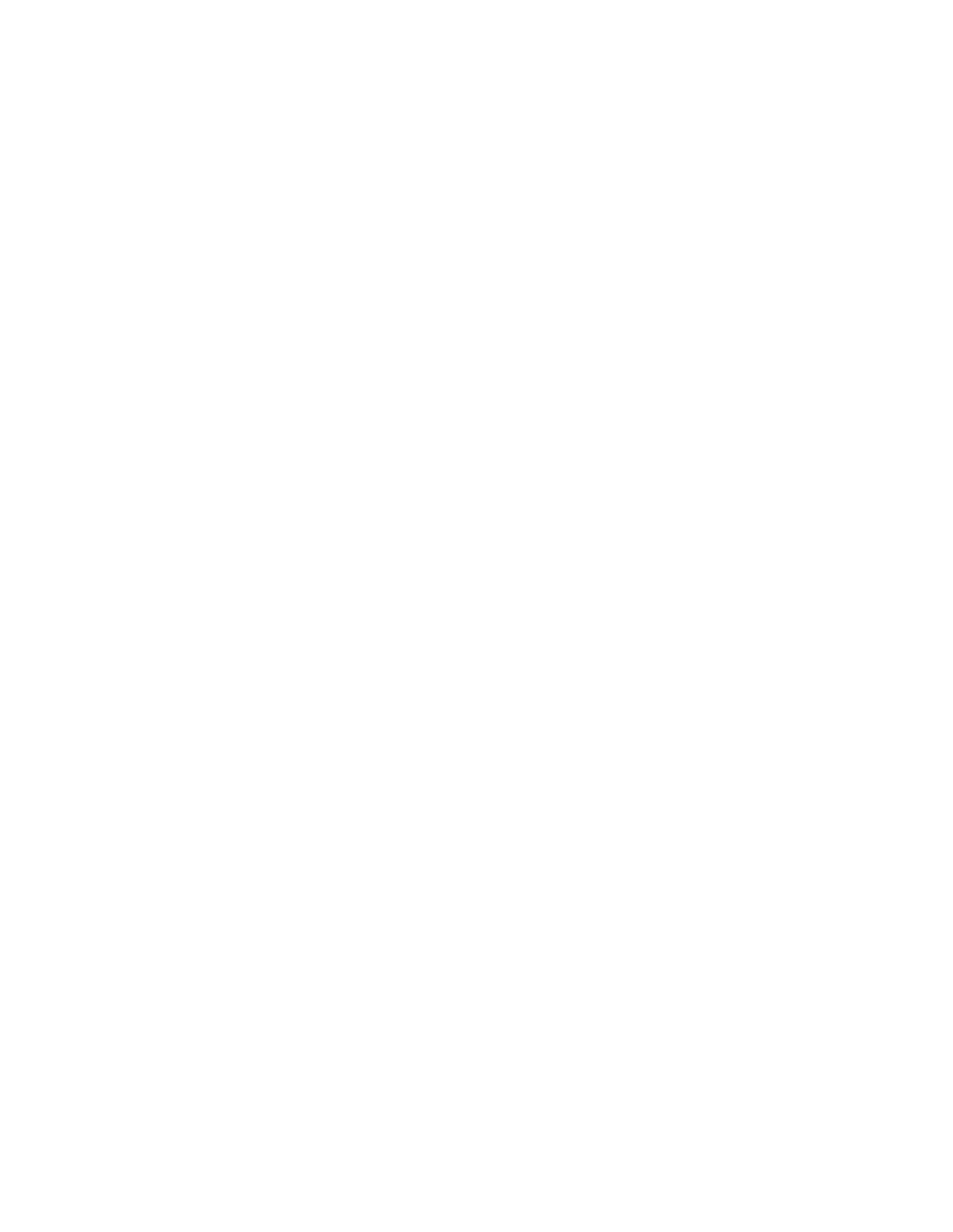# **MONEY MAKES THE WORLD OF TERRORISM GO ROUND**

### NICOLE DE BRIGARD\*

#### **ABSTRACT**

*Upon thinking of terrorist organizations, one may conceptualize violent attacks, extremist ideologies, member radicalization, or deadly weapons. The commonality amongst these terrorist functions is that they all need money to exist. Rather than focusing on terrorist functions, the United States' counterterrorism efforts should focus on terrorist financing––the enabling source of terrorist organizations.* 

*Although the United States has established a Combating the Financing of Terrorism (CFT) legal framework, the substantive law is an inadequate response to the unique––and evolving––threat of terrorist financing. From the Bank Secrecy Act of 1970 to the Anti-Money Laundering Act of 2021 (AMLA), CFT efforts have been couched within financial legislation that rely on the formal financial system to target money laundering. Although the AMLA is a partial response to the CFT framework's deficiencies, several issues remain unaddressed, such as the financing of domestic terrorism and the increasing use of cryptocurrency in terrorist financing.* 

*This paper proposes an innovative CFT framework specifically and solely tailored to the complexity of terrorist financing. This framework prioritizes a global approach, provides a preemptive response to the sourcing of terrorist funds, and responds to the informal loopholes that terrorist organizations use to process funds outside of the formal financial system.*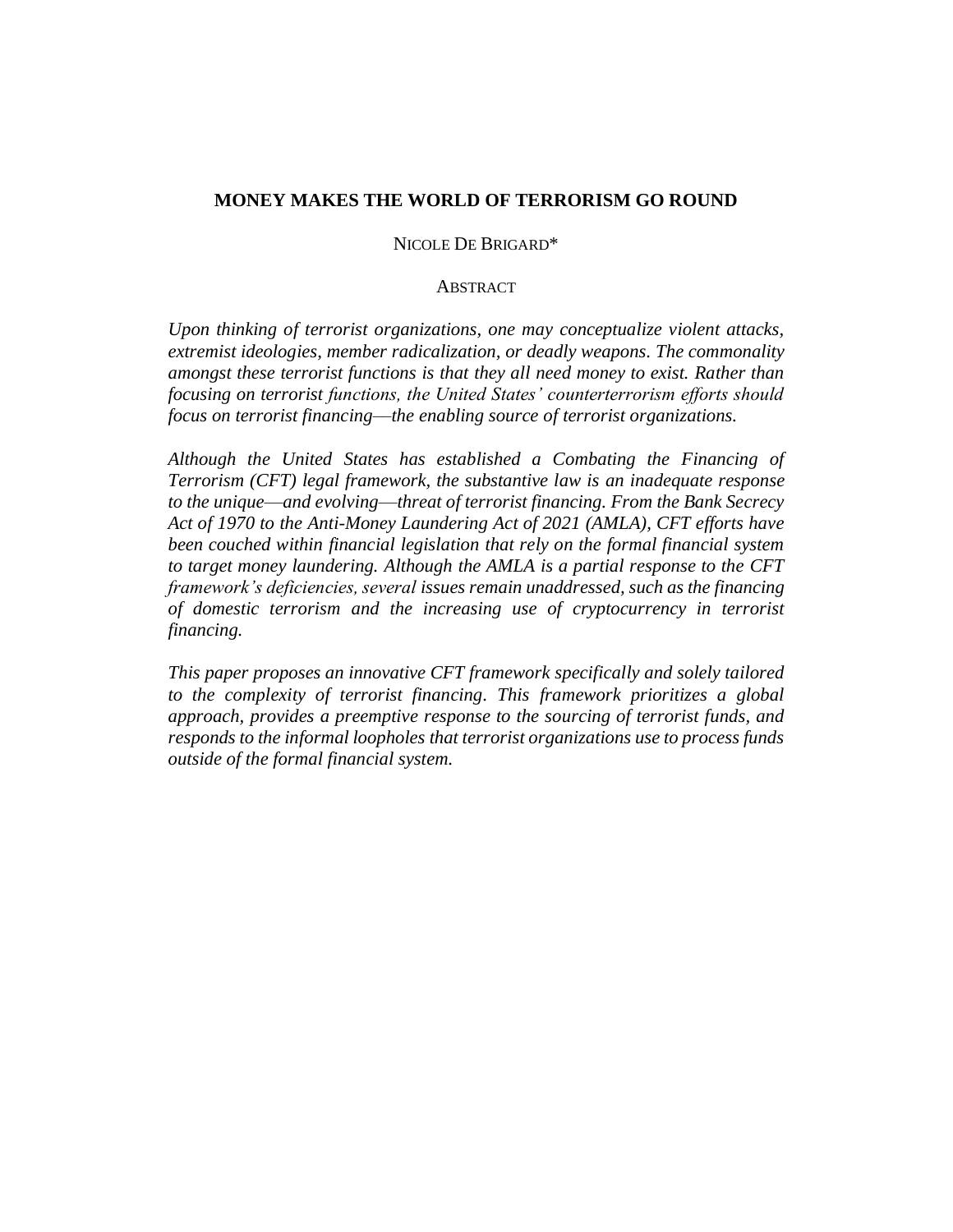#### **INTRODUCTION**

United States counterterrorism efforts have traditionally focused on military action, counterintelligence, and kinetic warfare, among others. In doing so, the United States has deemphasized one of the most powerful tools of all:<sup>1</sup> money.<sup>2</sup> In today's world and globalized economy, money is a binding source of power.<sup>3</sup> For terrorist organizations, money is the "weapon that makes all other weapons of war possible."<sup>4</sup> In fact, money "is the lifeblood of terrorist operations."<sup>5</sup>

Although money may be one of terrorism's key enablers, it is also its Achilles heel.<sup>6</sup> The United States should appreciate its financial system as an enormous strength in counterterrorism efforts. With the world's largest economy,<sup>7</sup> major financial institutions, and prevalent market enforcement, the United States should shift its battlefield to the world of finance.<sup>8</sup>

This paper explores current deficiencies in and potential solutions to the United States' *Combating the Financing of Terrorism* (CFT) framework.<sup>9</sup> Section I summarizes the concept of terrorist financing with a focus on the sources,

<https://www.investopedia.com/insights/what-is-money/> ("Money makes the world go round.").

<sup>\*</sup>Duke University School of Law, J.D., expected May 2023. Thank you to Major General Dunlap, Jr. USAF (Ret.) for his gracious brainstorm sessions, draft reviews, guidance, and support throughout the creation of this paper.

<sup>&</sup>lt;sup>1</sup> See Shima Baradaran et al., *Funding Terror*, 162 PENN. L. REV. 477, 482 (2014), ("Though the United States has spent enormous sums to fight terrorism with its military might, many are concerned that it has not invested sufficient resources in cutting off the true lifeline of terrorism: its clandestine network of global financing.").

<sup>2</sup> Julia C. Morse, *The Counterterror War That America Is Winning*, THE ATLANTIC (Sept. 15, 2021), https://www.theatlantic.com/ideas/archive/2021/09/america-terrorism-finance/620067/

<sup>(&</sup>quot;The U.S. has disproportionate market power, claiming the world's largest economy and its biggest financial sector."). *See* Michael Freeman, *The Sources of Terrorist Financing: Theory and Typology*, 34 STUDIES IN CONFLICT & TERRORISM 461, 465–66 (2011) (defining "control" in terrorist financing as the power over money).

<sup>&</sup>lt;sup>3</sup>Robert C. Kelly, *What Is Money?*, Investopedia (June 22, 2021),

<sup>4</sup> Tom C.W. Lin, *Financial Weapons of War*, 100 MINN. L. REV 1377, 1377 (2016).

<sup>5</sup> Press Release, George W. Bush, President, United States of America, President Freezes Terrorists' Assets (Sept. 24, 2001),

[https://georgewbush-whitehouse.archives.gov/news/releases/2001/09/20010924-4.html.](https://georgewbush-whitehouse.archives.gov/news/releases/2001/09/20010924-4.html)

<sup>6</sup> JUAN C. ZARATE, TREASURY'S WAR: THE UNLEASHING OF A NEW ERA OF FINANCIAL WARFARE 1 (2013).

<sup>&</sup>lt;sup>7</sup> Caleb Silver, *The Top 25 Economies in the World*, INVESTOPEDIA (Dec. 24, 2020),

<https://www.investopedia.com/insights/worlds-top-economies/>

<sup>8</sup> Morse, *supra* note 2.

<sup>9</sup> *See* Julia Kagan, *Combating the Financing of Terrorism (CFT)*, INVESTOPEDIA (July 25, 2021), [https://www.investopedia.com/terms/c/combating-financing-terrorism-cft.asp\(](https://www.investopedia.com/terms/c/combating-financing-terrorism-cft.asp)defining CFT as a "set of government laws, regulations, and other practices that are intended to restrict access to funding and financial services for those whom the government designates as terrorists."). Note that "combating" and "countering" are used interchangeably when describing "CFT" efforts.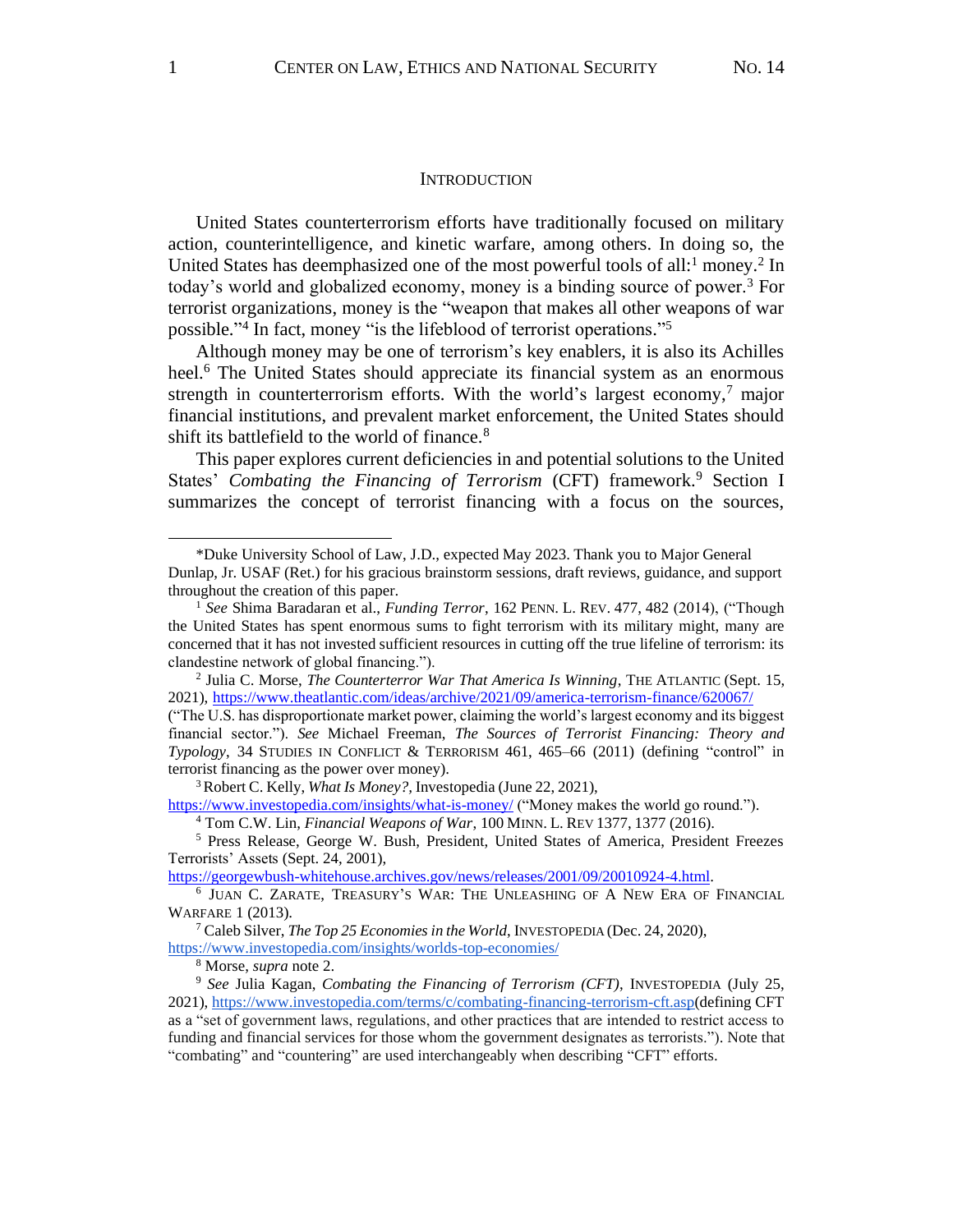processes, and uses of terrorist funds. Section II outlines the CFT legal framework from Executive Order 13224 to the Anti-Money Laundering Act of 2020.<sup>10</sup> Section III discusses existing deficiencies throughout the CFT framework and explains how the Anti-Money Laundering Act of 2020 could be a partial solution. Finally, Section IV proposes an innovative CFT framework to revamp the United States' role in financial counterterrorism efforts.

#### I. WHAT IS TERRORIST FINANCING?

Terrorist financing is "the raising and movement of funds intended for terrorist causes."<sup>11</sup> Terrorist funds flow throughout three stages: sources, processes, and uses. 12

### *A. Sources: Where Do the Funds Originate?*

One of the largest and oldest sources of terrorist financing is state sponsorship, which occurs when national governments provide monetary support to terrorist organizations.<sup>13</sup> State sponsorship enables terrorists to obtain large quantities of funds through a relatively simple process.<sup>14</sup> However, a state may leverage funding to compel a group to act in the state's self-interest.<sup>15</sup> As terrorist organizations tend to value independence and self-sufficiency, state sponsorship is a very rare source of funding. <sup>16</sup> Currently, the governments of Syria, Iran, North Korea, and Cuba continue to sponsor terrorism, despite the criminalization and public condemnation of state sponsorships since the September 11, 2001 Attacks (9/11 Attacks).<sup>17</sup>

<sup>10</sup> Exec. Order No. 13224, 66 Fed. Reg. 49,079 (Sept. 25, 2001); National Defense Authorization Act (NDAA) of Fiscal Year 2021, PUB. L. NO. 116-283 (Anti-Money Laundering of 2020 (AMLA) enacted under Division F).

<sup>11</sup> ZARATE, *supra* note 6, at 21.

<sup>12</sup> *See* Baradaran, *supra* note 1, at 486–94 (2014) (explaining the holistic process of terrorist financing in three stages, placement, layering and integration). For purposes of clarity, these three stages will be referred to as sources, processes, and uses.

<sup>&</sup>lt;sup>13</sup> NICHOLAS RYDER, THE FINANCIAL WAR ON TERRORISM: A REVIEW OF COUNTER-TERRORIST FINANCING STRATEGIES SINCE 2001 12 (2015).

<sup>&</sup>lt;sup>14</sup> Michael Freeman, *The Sources of Terrorist Financing: Theory and Typology*, 34 STUDIES IN CONFLICT & TERRORISM 461, 465–66 (2011).

<sup>15</sup> *Id.*

<sup>16</sup> RYDER, *supra* note 13, at 12.

<sup>&</sup>lt;sup>17</sup> DIANNE E. RENNACK, CONG. RSCH. SERV., R43835, STATE SPONSORS OF ACTS OF INTERNATIONAL TERRORISM—LEGISLATIVE PARAMETERS: IN BRIEF (2021), [https://sgp.fas.org/crs/terror/R43835.pdf.](https://sgp.fas.org/crs/terror/R43835.pdf)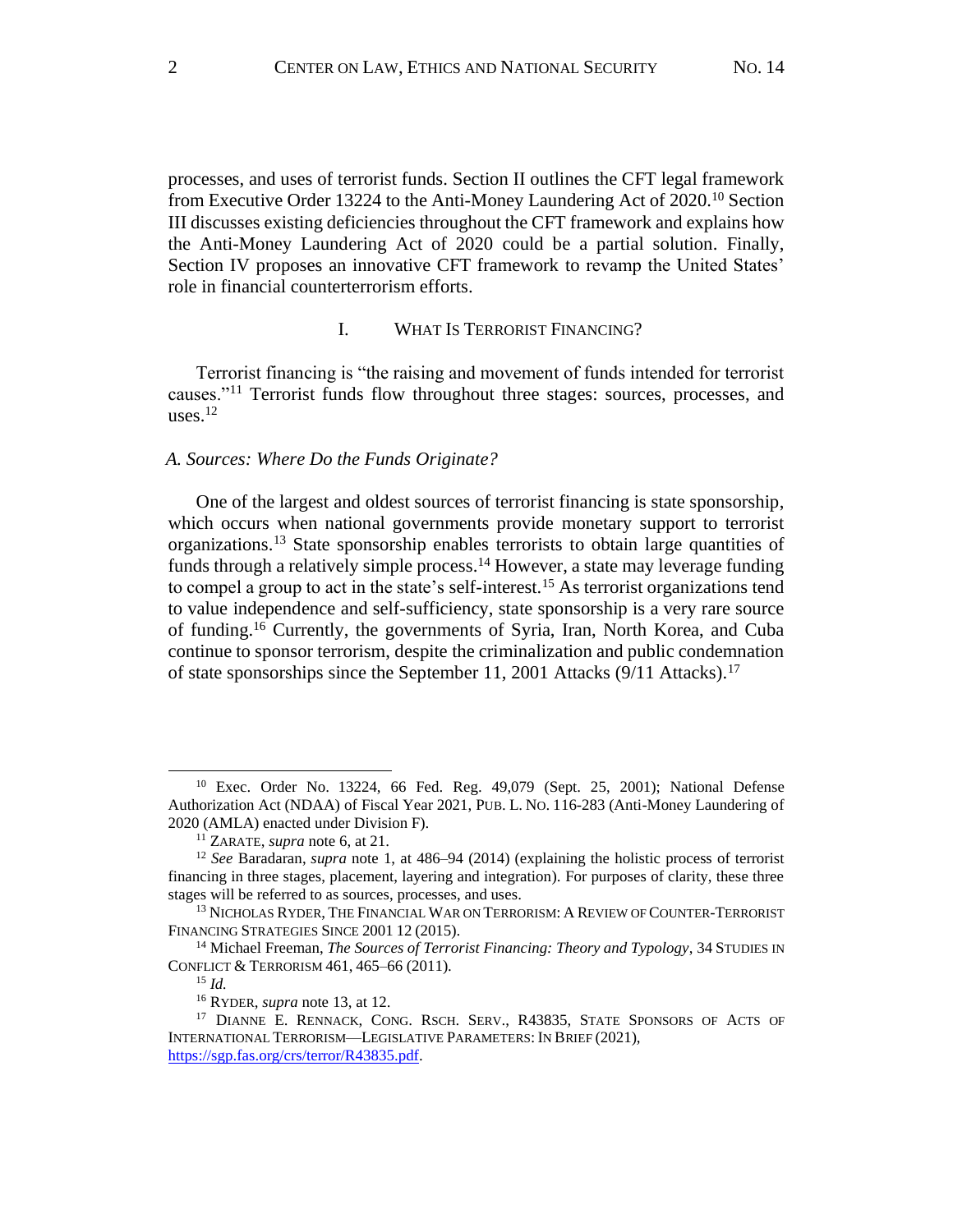As state sponsorships have decreased, most terrorist organizations have sourced their funds through profitable illegal activities.<sup>18</sup> These activities include, but are not limited to, revolutionary taxes, extortion, territorial control, natural resource extraction, charity scams, kidnapping, theft, commodities smuggling, human trafficking, drug trafficking, weapons trafficking, antiquities trade, kidnapping, and fraud.<sup>19</sup> Recently, technological advancements have expanded the scope of these sources, opening the door to profitable illegal activities like ransomware attacks and computer hacking.<sup>20</sup> Illegal activities provide a reliable source of cash flow and can therefore enhance the "legitimacy" of terrorist organizations.<sup>21</sup> However, they pose large risks to terrorists of capture by law enforcement.<sup>22</sup>

Terrorist organizations may also depend on legal activities as a source of funds. The most common example is running a for-profit business.<sup>23</sup> For example, from 1992 to 1996, Al Qaeda operated an array of legitimate businesses, including a honey farm, a bakery, and a furniture company, to financially support the organization.<sup>24</sup> This business form is advantageous to terrorists because these activities are facially legal and thus rarely trigger detection by law enforcement.<sup>25</sup>Additionally, organizations may source funds from charitable donations, specifically through popular support or membership dues.<sup>26</sup> Donors including United States persons $27$ —financially contribute to the political, social, and religious causes that these organizations espouse. <sup>28</sup> The prevalence of

<sup>18</sup> *See* RYDER, *supra* note 13, at 12 (explaining how terrorist organizations engage in profitable criminal activities that serve as a source of funds for terrorist organizations).

<sup>19</sup> Freeman, *supra* note 14, at 465–70; JAYESH D'SOUZA, TERRORIST FINANCING, MONEY LAUNDERING, AND TAX EVASION: EXAMINING THE PERFORMANCE OF FINANCIAL INTELLIGENCE UNITS 50 (2012).

 $^{20}$  U.S. Dep't of Treas., Anti-Money Laundering and Countering the Financing of TERRORISM NATIONAL PRIORITIES, 4-6 (2021),

[https://www.fincen.gov/sites/default/files/shared/AML\\_CFT%20Priorities%20\(June%2030%2C%](https://www.fincen.gov/sites/default/files/shared/AML_CFT%20Priorities%20(June%2030%2C%202021).pdf) [202021\).pdf](https://www.fincen.gov/sites/default/files/shared/AML_CFT%20Priorities%20(June%2030%2C%202021).pdf) (outlining the emerging threat of virtual currencies and cybersecurity in terrorist financing).

<sup>21</sup> Freeman, *supra* note 14, at 468 (explaining how terrorist organizations can directly control these criminal/illegal activities, as opposed to conditioned sponsorships under state control).

<sup>22</sup> *Id.*

<sup>23</sup> *Id.* at 469.

<sup>24</sup> *Id.* 

<sup>25</sup> *See* ZARATE, *supra* note 6, at 21 (explaining the evidentiary challenges in determining terrorist intent and purposes for terrorist-related funds derived from legitimate sources).

<sup>26</sup> *See* Freeman, *supra* note 14, at 470.

<sup>&</sup>lt;sup>27</sup> U.S. DEP'T. OF TREAS., NATIONAL TERRORIST FINANCING RISK ASSESSMENT (2018).

<sup>28</sup> *See* ZARATE, *supra* note 6, at 21 ("Since the political, social or religious causes espoused by terrorist groups may coincide with the goals and beliefs of certain nation-states and individuals, terrorist groups also receive financial and other forms of support from countries and willing donors."). Note that donations to terrorists and/or terrorist organizations are illegal under the "Material Support" statutes, 18 U.S.C. §§ 2339(A), 2339(B).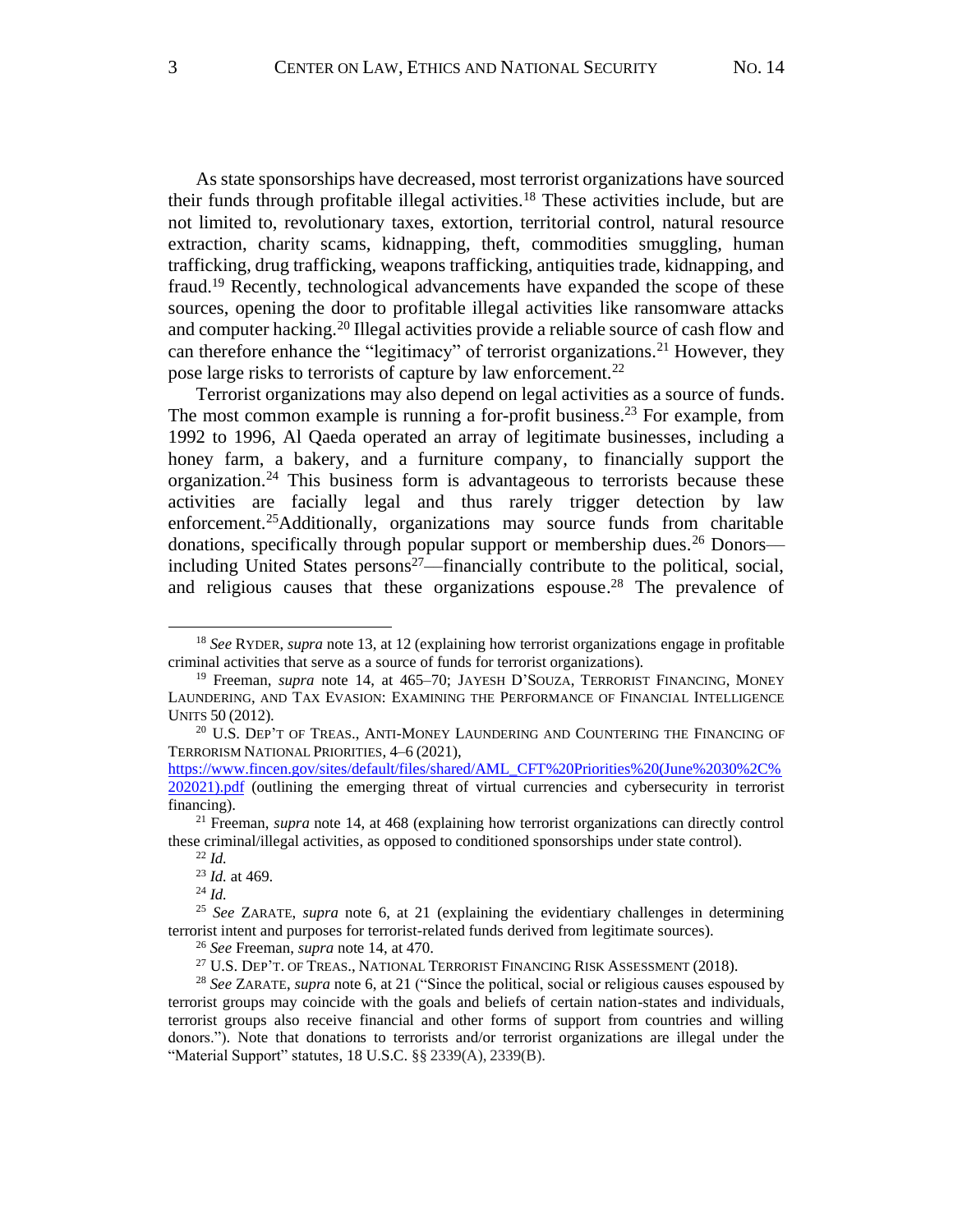charitable donations as a source is likely to increase as terrorist organizations manipulate social media, crowdfunding, cryptocurrencies, and encrypted messaging platforms to seek donors.<sup>29</sup>

## *B. Processes: How Do Terrorist Organizations Receive the Funds?*

To process funds sourced from illegal activities, terrorist organizations engage in money laundering. <sup>30</sup> Money laundering is the process of making funds originating from criminal sources appear legitimate.<sup>31</sup> There are three steps in the money laundering process: concealment, conversion, and integration.<sup>32</sup> Terrorist organizations source funds through illegal activities, cleanse the funds through concealment, convert the funds by commingling them with legitimate funds in the financial system, and then integrate them by using the funds in the economy.<sup>33</sup> Money laundering is typically a transnational process, with each stage taking place in a different jurisdiction.<sup>34</sup> As the world's largest economy, the United States' financial system is often home to money laundering activities.<sup>35</sup>

Contrastingly, to process funds sourced from legal activities, terrorist organizations engage in "reverse money laundering."<sup>36</sup> Terrorist organizations source funds from legal activities (e.g., for-profit businesses or charitable donations) to use them for terrorist operations, turning them into "dirty" funds.<sup>37</sup> Note that because a terrorist organization can source funds from both illegal and legal activities, it may use both money laundering and reverse money laundering to process funds. 38

<sup>37</sup> *Id.* at 69–72.

<sup>29</sup> Hans-Jakob Schindler, *New Technologies: The Emerging Terrorist Financing Risk*, ACAMS TODAY (June 3, 2020), https://www.acamstoday.org/new-technologies-the-emerging-terrorist[financing-risk/](https://www.acamstoday.org/new-technologies-the-emerging-terrorist-financing-risk/)

 $30$  ROBERTO DURRIEU, RETHINKING MONEY LAUNDERING & FINANCING OF TERRORISM IN INTERNATIONAL LAW: TOWARD A NEW GLOBAL LEGAL ORDER 20 (2013).

<sup>31</sup> *Id.*

<sup>32</sup> *Id.* at 16.

<sup>33</sup> *Id.* at 30. <sup>34</sup> *Id.* at 36–41.

<sup>35</sup> Morse, *supra* note 2. Although many terrorist organizations conceal their funds in foreign "regulator haven jurisdictions" with little to no financial regulations, funds eventually end up in the U.S. financial system due to the predominance of the U.S. dollar and market control in the U.S. *See* DURRIEU, *supra* note 30, at 33 (discussing "regulator haven jurisdictions). *See also* ZARATE, *supra* note 6, at 11 (outlining the predominance of the U.S. in the global financial market).

<sup>36</sup> ZARATE, *supra* note 6, at 21.

<sup>38</sup> *See* DURRIEU, *supra* note 30, at 68 (comparing terrorist financing to organized crime which only sources funds from illegal activities).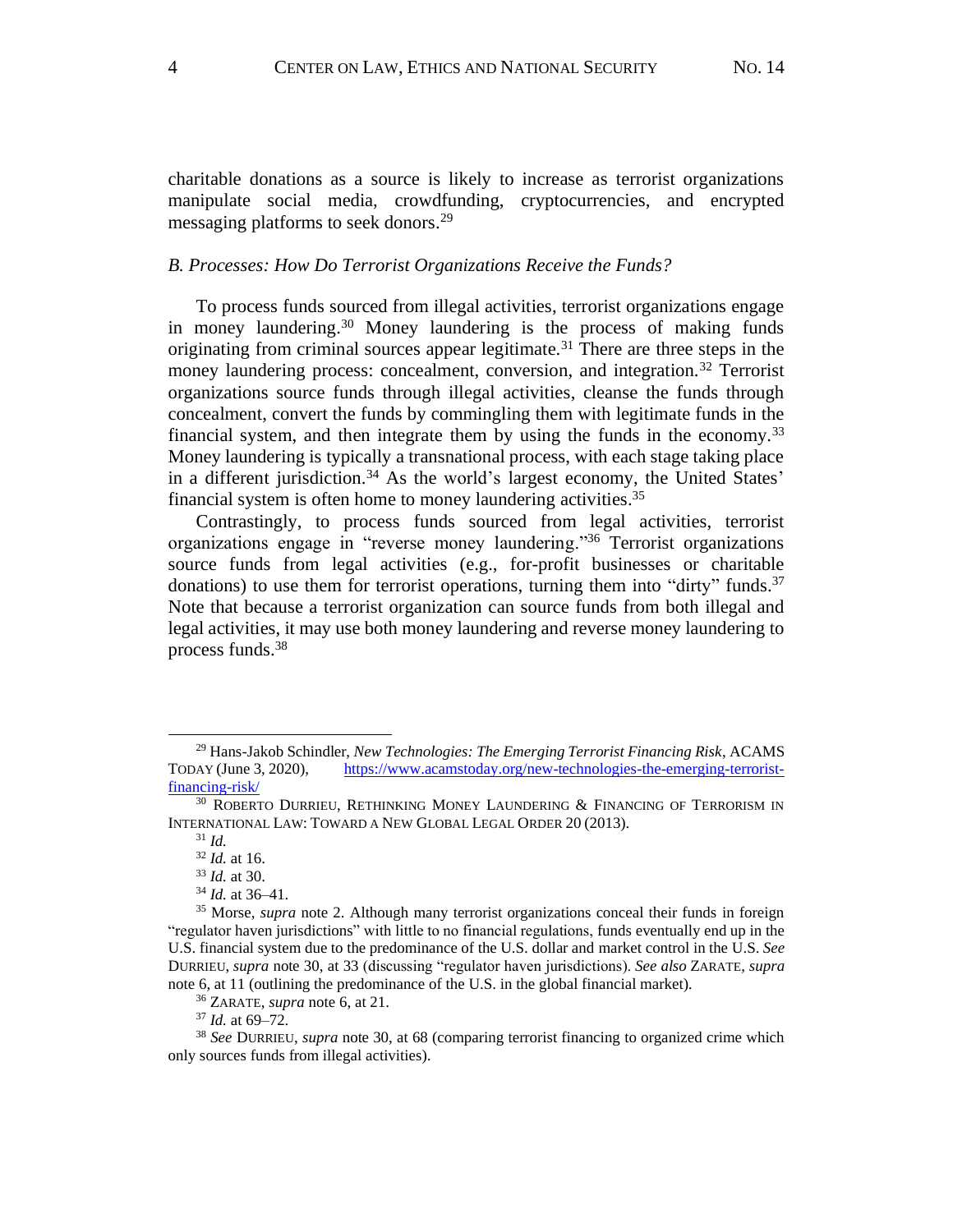Terrorist organizations also process funds through shell corporations, "business entit[ies] with no significant assets or ongoing business activities, which [are] capable of transferring large sums of money worldwide."<sup>39</sup> Because most states offer lenient and simple incorporation procedures––with no ownership disclosure requirements<sup>40</sup>—terrorist organizations favor shell companies as a "back door to the [United States] financial system."<sup>41</sup>

Finally, terrorist organizations can process funds through Informal Value Transfer Systems (IVTS), which are "unconventional banking systems, transferred through a network of intermediaries."<sup>42</sup> IVTS can include *hawala* transfers,<sup>43</sup> black markets, internet transfers, and, most recently, virtual currencies––which include cryptocurrencies. <sup>44</sup> As terrorist organizations steer clear from the regulated and surveilled formal financial system, they venture into the unregulated and confidential world of IVTS to process their funds. IVTS are advantageous for terrorist organizations because their completely anonymous and decentralized operations take place in a virtual setting, which is currently unregulated. <sup>45</sup> As virtual currencies grow in prominence globally, the use of IVTS as a process for

<sup>43</sup> D'SOUZA, *supra* note 19, at 81 (defining *Hawala* as an informal fund transfer system based on connections between family ties or acquaintances that relies on a system of trust rather than on the use of a negotiable instrument).

<sup>44</sup> NICK RIDLEY, TERRORIST FINANCING: THE FAILURE OF COUNTER MEASURES 110 (2012). As discussed later in Sections II and III, although the Anti-Money Laundering Act of 2020 (AMLA) broadened the definition of regulated "financial institutions" to include "currency that substitutes for value," which specifically targets virtual currencies, the AMLA has yet to be implemented and thus, these disclosure requirements have not taken full effect. *See infra* text accompanying notes 189–191. Moreover, this paper estimates that the AMLA is likely to be an inadequate regulatory response for virtual currencies. *See infra* text accompanying notes 217–223.

<sup>45</sup> *See* U.S. DEP'T. OF TREAS., *supra* note 42 (stating that IVTS are globally accessible systems known for reliability, efficiency, and anonymity).

<sup>39</sup> Baradaran, *supra* note 1, at 492.

<sup>40</sup> As discussed later in Sections II and III, although the Anti-Money Laundering Act of 2020 (AMLA) enacted the Corporate Transparency Act, which mandates "beneficial ownership requirements," the AMLA has yet to be implemented and thus, these disclosure requirements have not taken full effect.

<sup>41</sup> Baradaran, *supra* note 1, at 492–93.

<sup>&</sup>lt;sup>42</sup> U.S. DEP'T. OF TREAS., INFORMAL VALUE TRANSFER SYSTEMS (2003),

HTTPS://WWW.FINCEN.GOV/SITES/DEFAULT/FILES/[ADVISORY](https://www.fincen.gov/sites/default/files/advisory/advis33.pdf)/ADVIS33.PDF (defining an IVTS as "any system, mechanism, or network of people that receives money for the purpose of making the funds or an equivalent value payable to a third party in another geographic location, whether or not in the same form."). *See* Sheng Zhou, *Bitcoin Laundromats for Dirty Money: The Bank Secrecy Act's (BSA) Inadequacies in Regulating and Enforcing Money Laundering Laws over Virtual Currencies and the Internet*, 3 JOURNAL OF LAW & CYBER WARFARE 103, 111–14………………….

[https://www.jstor.org/stable/pdf/26432561.pdf?refreqid=excelsior%3A70cc58506ee5a58f14505b2](https://www.jstor.org/stable/pdf/26432561.pdf?refreqid=excelsior%3A70cc58506ee5a58f14505b2823fb634c) [823fb634c](https://www.jstor.org/stable/pdf/26432561.pdf?refreqid=excelsior%3A70cc58506ee5a58f14505b2823fb634c) (including crypto and virtual currencies within the IVTS realm of "underground financial networks"). *See* Baradaran, *supra* note 1, at 488–89 (portraying the role that IVTSs play in the laundering of terrorist funds).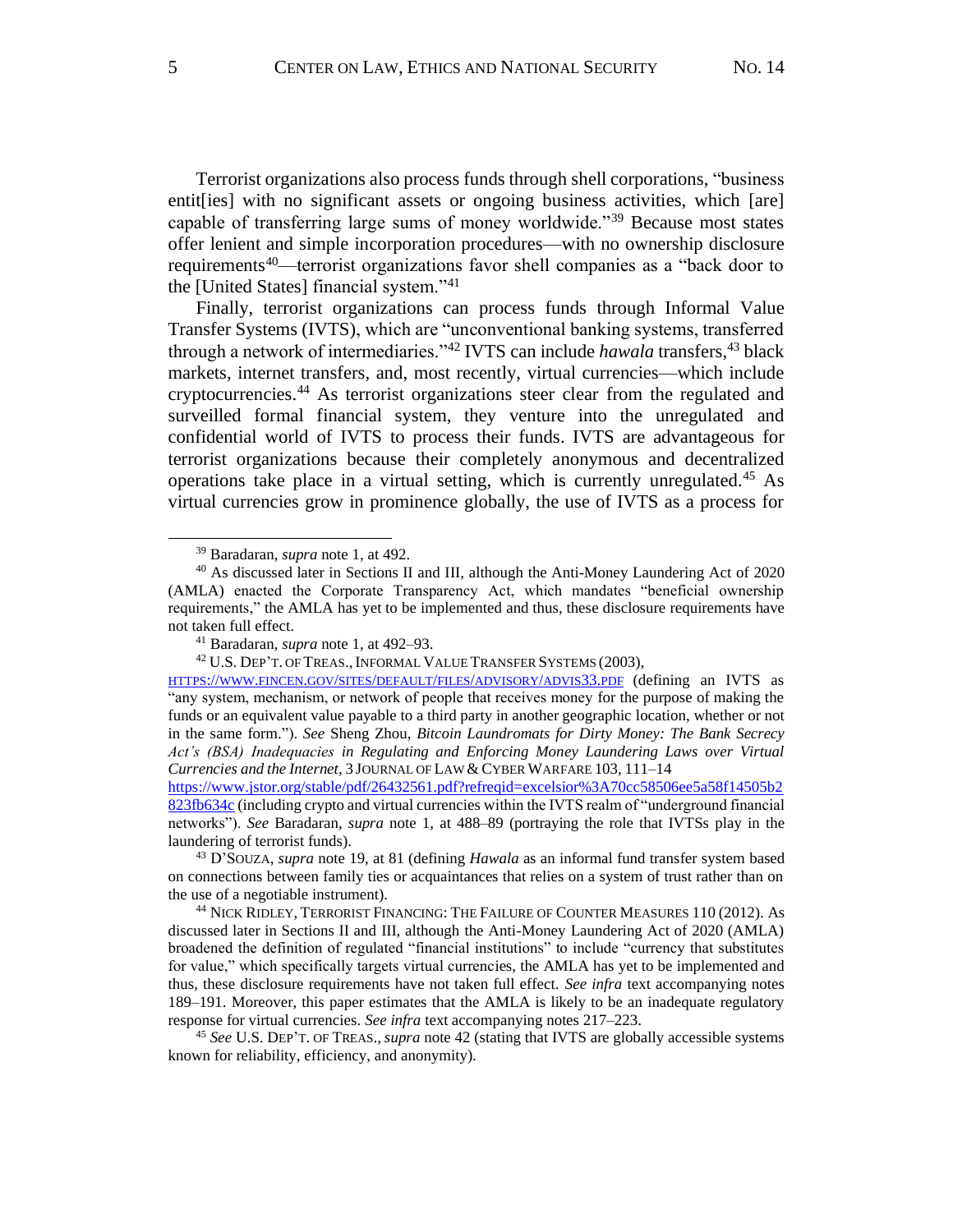terrorist financing is likely to increase. <sup>46</sup> Furthermore, terrorist organizations have already found loopholes to make the already anonymous operation of virtual currencies even more anonymous, encouraging further donations from supporters.<sup>47</sup>

# *C. Uses: How Do Terrorist Organizations Use the Funds?*

Like any other business, terrorist organizations need money to operate.<sup>48</sup> Yet unlike typical businesspeople, terrorists are not motivated by financial greed or profit; instead, they are motivated by "nonfinancial goals such as seeking publicity, political legitimacy, political influence, and dissemination of an ideology."<sup>49</sup>

Terrorist organizations typically use most funds for membership recruitment, training, members' food and housing, travel, salaries, weapons, equipment, communication devices, bribery, ideology promotions, payment for operatives, etc. <sup>50</sup> A comparatively small portion of terrorist funds are used for attacks themselves, a concept known as "cheap terrorism." <sup>51</sup> For example, Al-Qaeda annually spent about \$30 million for maintenance and operations in the years leading up to the 9/11 Attacks but only spent \$500,000 on the attacks themselves.<sup>52</sup>

In sum, terrorist organizations use most funds to maintain, grow, and operate the organization, specifically in pursuit of ideology dissemination throughout religious, political, and economic systems.<sup>53</sup>

[https://www.rand.org/content/dam/rand/pubs/research\\_reports/RR3000/RR3026/RAND\\_RR3026.](https://www.rand.org/content/dam/rand/pubs/research_reports/RR3000/RR3026/RAND_RR3026.pdf) [pdf,](https://www.rand.org/content/dam/rand/pubs/research_reports/RR3000/RR3026/RAND_RR3026.pdf) ("Growth will increase the volume of transactions—a critical limitation of current systems and greater adoption of these systems [cryptocurrencies] will spur improvements in ease of use.").

<sup>46</sup> *See* DION SCHWARZ, ET AL., TERRORIST USE OF CRYPTOCURRENCIES: TECHNICAL AND ORGANIZATIONAL BARRIERS AND FUTURE THREATS (2019) 27-33, 47

<sup>47</sup> *See* Nathaniel Popper, *Terrorists Turn to Bitcoin for Funding, and They're Learning Fast*, THE NEW YORK TIMES (Aug. 18, 2019),

<https://www.nytimes.com/2019/08/18/technology/terrorists-bitcoin.html> (summarizing how Hamas terrorist groups have been creating unique bitcoin addresses to send digital currency to prevent any address tracing).

<sup>48</sup> *See supra* text accompanying notes 4–5.

<sup>49</sup> ZARATE, *supra* note 6, at 21.

<sup>50</sup> *See* D'SOUZA, *supra* note 19, at 148; *See also* Freeman, *supra* note 14, at 462. Both outline the various ways terrorist organizations use their funds.

<sup>51</sup> *See* RYDER, *supra* note 13 at 20.

<sup>52</sup> D'SOUZA, *supra* note 19, at 49; RYDER, *supra* note 13, at 20–22.

<sup>53</sup> *See supra* text accompanying note 46.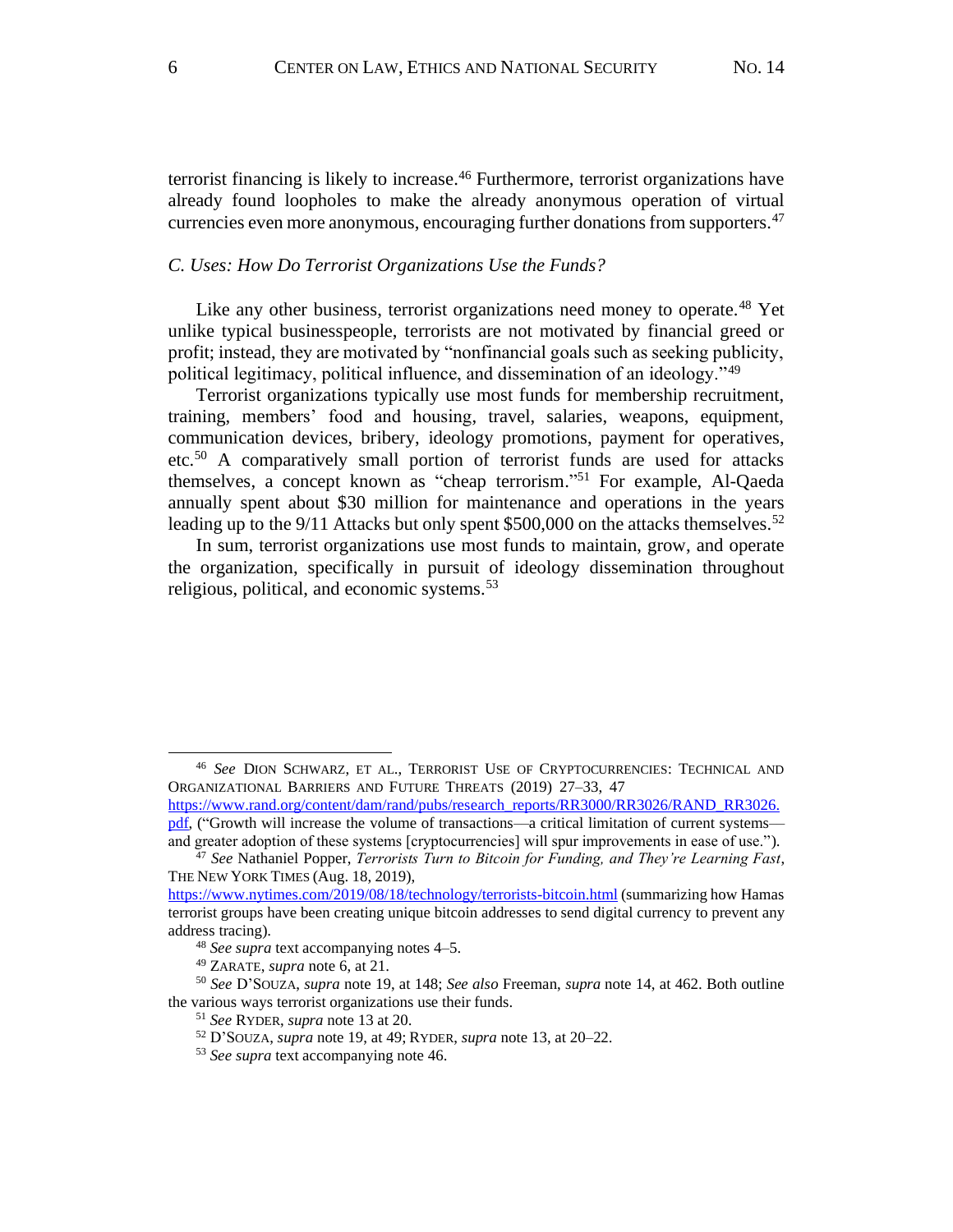#### II. CURRENT LEGAL APPROACHES IN COMBATING THE FINANCING OF TERRORISM

Prior to the 9/11 Attacks, the United States lacked a comprehensive legal framework targeting the financing of terrorism; instead, the law primarily targeted financing during times of war or general money laundering.<sup>54</sup> Consequently, the 9/11 Attacks served as a wake-up call for the United States to establish the *Combating the Financing of Terrorism* (CFT) framework.<sup>55</sup>

Subsections A and B outline the primary origins of the CFT framework, namely Executive Order 13224 (EO 13224) and the Uniting and Strengthening America by Providing Appropriate Tools Required to Intercept and Obstruct Terrorism Act of 2001 (USA PATRIOT Act). <sup>56</sup> Subsection C summarizes the recently enacted Anti-Money Laundering Act of 2020, which is a legislative response to the deficiencies of the Bank Secrecy Act and the USA PATRIOT Act.<sup>57</sup> Finally, subsection D briefly explains the role of international law in the United States, specifically through the United Nations (UN) and the Financial Action Task Force (FATF).

# *A. Executive Order 13224*

On September 23, 2001, twelve days after the 9/11 attacks, President George W. Bush issued EO 13224 pursuant to his authority under the International Emergency Economic Powers Act (IEEPA).<sup>58</sup> The order outlined four priorities: (1) a national emergency declaration,<sup>59</sup> (2) terrorist designations,<sup>60</sup> (3) financial sanctions,  $61$  and (4) prohibitions on access to the U.S. financial system.  $62$ 

President Bush declared a "national emergency to deal with the threat of terrorist attacks," emphasizing a focus on the "financial foundation of foreign

<sup>54</sup> *See* RYDER, *supra* note 13, at 65–75 (summarizing the pre-9/11 legal framework, which focused primarily on white-collar crime and anti-money laundering laws).

<sup>55</sup> *See* IntelBrief, *Emerging Terrorist Financing Threats and Trends*, THE SOUFAN CENTER (Mar. 12, 2021), <https://thesoufancenter.org/intelbrief-2021-march-12/> (discussing the post-9/11 financial concerns that triggered the creation of CFT law).

<sup>56</sup> Exec. Order No. 13224, 66 Fed. Reg. 49,079 (Sept. 25, 2001); USA PATRIOT Act of 2001, PUB. L. NO. 107-56, 115 STAT. 272.

 $57$ Anti-Money Laundering Act of 2020 (AMLA), PUB. L. No. 116-283, Division F. §§ 6001– 6511.

<sup>58</sup> International Emergency Economic Powers Act (IEEPA), 50 U.S.C. 35 §§ 1701–1708 (granting the President broad and vast powers to "deal with any unusual and extraordinary threat…to the national security").

<sup>59</sup> Exec. Order No. 13224, 66 Fed. Reg. 49,079 (Sept. 25, 2001),

<https://www.govinfo.gov/content/pkg/FR-2001-09-25/pdf/01-24205.pdf>

<sup>60</sup> *Id.* § 1.

<sup>61</sup> *Id.*

<sup>62</sup> *Id.* §§ 2, 4.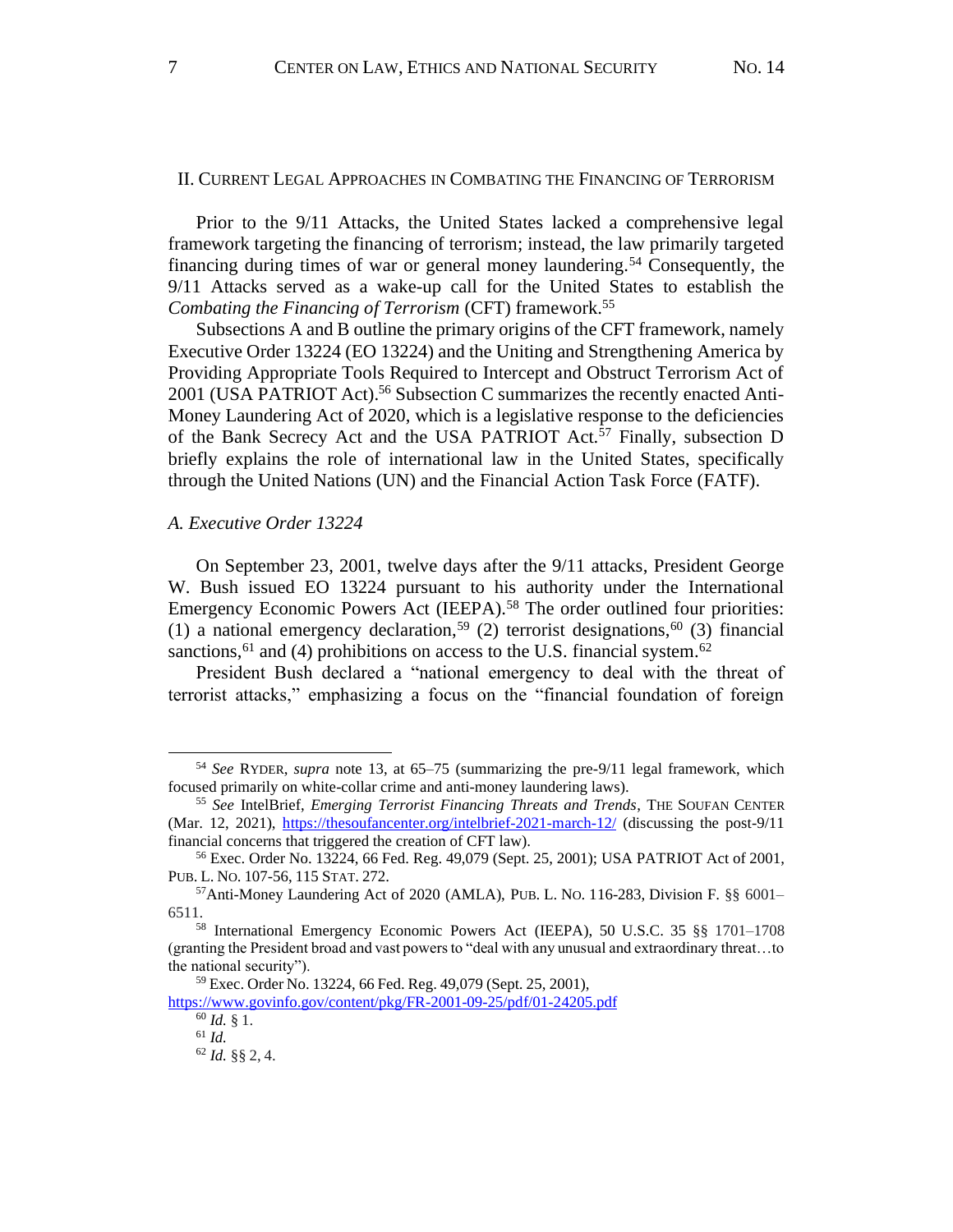terrorists."<sup>63</sup> Specifically, President Bush remarked, "[m]oney is the lifeblood of terrorist operations. Today, we ask the world to stop payment."<sup>64</sup> Through EO 13224, President Bush initiated the United States' "Financial War on Terrorism." 65

Next, President Bush designated twenty-nine individuals and entities that had connections to terrorism<sup>66</sup>.<sup>67</sup> President Bush also delegated this designation power to the Secretary of State, the Secretary of Treasury, and the Attorney General.<sup>68</sup> Under EO 13224, an individual or entity may be designated for any of the following reasons: (1) committing, or posing a significant risk of committing, acts of terrorism that threaten the security of the United States; (2) acting for or on behalf of an individual or entity listed in the Annex or any persons subject to section one of EO 13224; or (3) assisting in or providing support to acts of terrorism, or any designated individuals or entities.<sup>69</sup> Public notice of a designation is published in the *Federal Register* and the Office of Foreign Assets Control's (OFAC)<sup>70</sup> "Specially Designated Nationals" list.<sup>71</sup> A designation is effective until revoked or terminated by United States law.<sup>72</sup>

A designation may trigger a series of consequences including financial sanctions.<sup>73</sup> After a designation, OFAC immediately blocks all assets, property, and interests in property that a designated individual or entity has in the United States.<sup>74</sup> OFAC may also block assets of individuals and entities that provide support, services, or assistance to any designated individuals or entities.<sup>75</sup>

To further financially isolate designated individuals and entities, EO 13224 prohibits their access to the United States' financial system.<sup>76</sup> Section two disallows United States persons from engaging in any transaction or dealing with the blocked

<https://www.state.gov/executive-order-13224/>

 $\overline{72}$  *Id.* 

<sup>74</sup> *Id.* § 1.

<sup>75</sup> *Id.* 

<sup>63</sup> *Id.*

<sup>64</sup> Press Release, *supra* note 5.

<sup>65</sup> *See* RYDER, *supra* note 13, at 46.

<sup>66</sup> Exec. Order No. 13224, 66 Fed. Reg. 49,079, § 3 (defining terrorism, for purposes of this order, as an "(d) activity that (i) involves a violent act or an act dangerous to human life, property, or infrastructure; and (ii) appears to be intended (A) to intimidate or coerce a civilian population; (B) to influence the policy of a government by intimidation or coercion; or (C) to affect the conduct of a government by mass destruction, assassination, kidnapping, or hostage-taking.").

<sup>67</sup> *Id*. Annex.

<sup>68</sup> *Id.* §§ 6,7.

<sup>69</sup> *Id.* § 1.

<sup>70</sup> The Office of Foreign Assets Control (OFAC) is within the Department of Treasury. *See* ZARATE, *supra* note 6, at 24 (describing OFAC as "the most powerful yet unknown agency in the US government").

 $^{71}\,$  U.S. Dep't of State, Executive order 13224: designation Process,

<sup>73</sup> Exec. Order No. 13224, § 4.

<sup>76</sup> *Id.* § 2.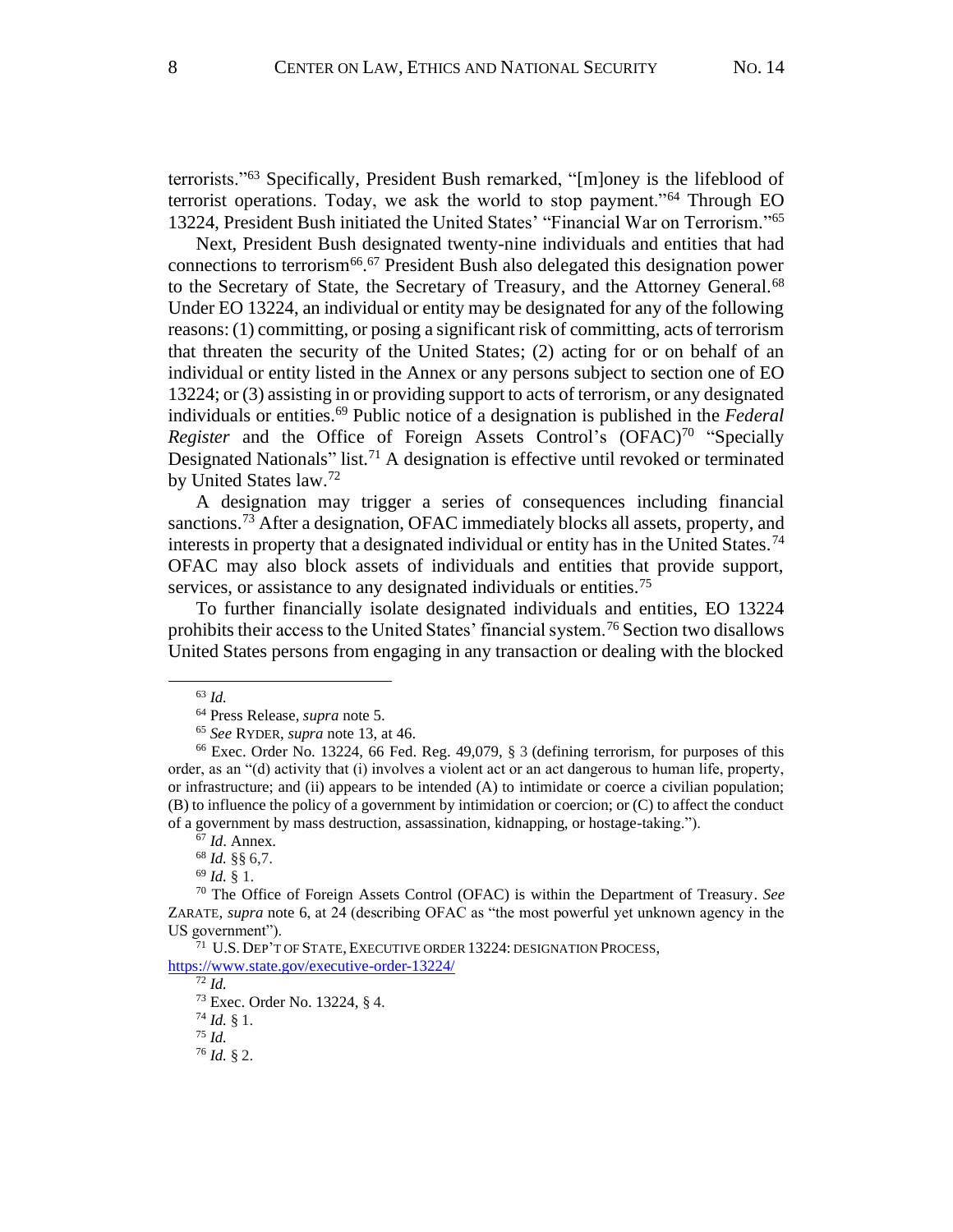assets, property, or interests in property of designated individuals or entities.<sup>77</sup> Section four prohibits donations to any individuals or entities that would be subject to the order.<sup>78</sup> Finally, United States persons may not transact, or conspire to transact, to evade or avoid any prohibitions.<sup>79</sup>

To maximize effectiveness, EO 13224 includes two additional enforcement sections. Section six calls for the cooperation and coordination with other countries for the prevention, suppression, and denial of financial access to terrorists and terrorist organizations.<sup>80</sup> Section ten provides for a "no notice" strategy, which requires that no notice be given to any individuals or entities subject to EO 13224 measures. 81

#### *B. The USA PATRIOT Act*

On October 26, 2001, Congress passed, and President Bush signed into law, the Uniting and Strengthening America by Providing Appropriate Tools Required to Intercept and Obstruct Terrorism Act of 2001 (USA PATRIOT Act). <sup>82</sup> The overall purpose of the USA PATRIOT Act is "to deter and punish terrorist acts in the United States and around the world [and] to enhance law enforcement investigatory tools."<sup>83</sup>

The USA PATRIOT Act's relevant CFT law is within the International Money Laundering Abatement and Anti-Terrorist Financing Act of 2001.<sup>84</sup> Title III's purpose is "to increase the strength of United States measures to prevent, detect, and prosecute international money laundering and the financing of terrorism.<sup>85</sup> Within Title III, there are three subtitles: (A) International Counter Money

<sup>81</sup> *Id.* § 10.

<sup>83</sup> *Id.*

<sup>77</sup> *Id.* § 3.

<sup>78</sup> *Id.* § 4.

<sup>79</sup> *Id.* § 2.

<sup>80</sup> *Id.* § 6.

<sup>82</sup> USA PATRIOT Act of 2001, PUB. L. NO. 107-56, 115STAT. 272 (2001).

<sup>84</sup> International Money laundering Abatement and Financial Anti-Terrorism Act of 2001, PUB. L. NO. 107-56, 115 STAT. 272 (2001). Although Congress has amended and reauthorized the USA PATRIOT Act several times over the years, it is important to note that Title III has remained permanent since 2005. The original USA PATRIOT Act contained several sunset provisions–– provisions requiring periodic reauthorization by Congress. Title III contained a sunset provision in § 303, but Congress never passed a joint resolution by the 2005 deadline to sunset the title, making Title III permanent. Office of Justice Programs, *USA PATRIOT Act: Justice Information Sharing*, U.S. DEP'T. OF JUST., <https://bja.ojp.gov/program/it/privacy-civil-liberties/authorities/statutes/1281> (explaining the legislative procedural history of the USA PATRIOT Act, Title III).

<sup>85</sup> International Money laundering Abatement and Financial Anti-Terrorism Act of 2001, PUB. L. NO. 107-56, § 302, 115STAT. 272 (2001).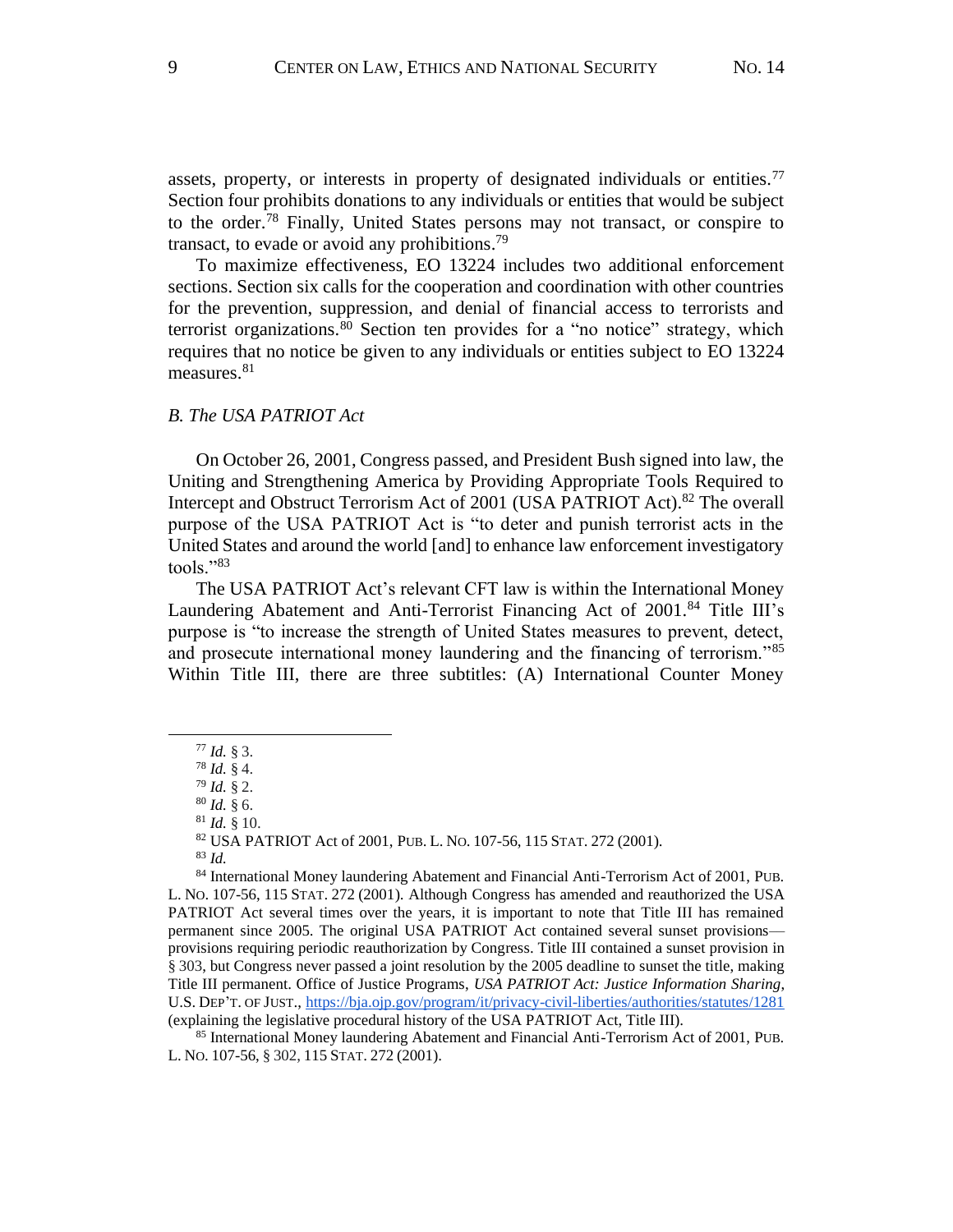Laundering and Related Measures, <sup>86</sup> (B) Bank Secrecy Act Amendments and Related Improvements, <sup>87</sup> and (C) Currency Crimes and Protection. 88

Title III, Subtitle A targets international money laundering.<sup>89</sup> First, it imposes an array of compliance measures on financial institutions. It requires financial institutions to identify and record customers with correspondent accounts,<sup>90</sup> comply with an enhanced set of due diligence requirements from the Bank Secrecy Act of 1970  $(BSA)^{91}$ , <sup>92</sup> refrain from transacting with foreign shell banks, <sup>93</sup> share information related to terrorist funds,  $94$  prevent beneficial ownership accounts,  $95$ and adopt identification verification for new accounts.<sup>96</sup> Second, Subtitle A expands the United States' international legal reach via enabling provisions that establish long-arm jurisdiction over foreign money launderers,  $97$  grants the authority to seize funds from interbank accounts,<sup>98</sup> and requires collaboration between the Secretary of Treasury and foreign governments.<sup>99</sup>

Title III, Subtitle  $B^{100}$  amends and enhances the BSA by broadening the BSA's scope to include intelligence and counterintelligence efforts for international terrorism.<sup>101</sup> It requires financial institutions to submit suspicious activity reports<sup>102</sup> and implement anti-money laundering programs. <sup>103</sup> Furthermore, Subtitle B expands the BSA's definition of "financial institutions"<sup>104</sup> to include underground

<sup>91</sup> Bank Secrecy Act of 1970, PUB. L. NO. 94-12, 84 STAT. 1114-2 (original anti-money laundering law of the United States, amended by USA PATRIOT Act).

 $92$  International Money laundering Abatement and Financial Anti-Terrorism Act of 2001, PUB. L. NO. 107-56, § 312, 115STAT. 272 (2001).

<sup>100</sup> *See* USA PATRIOT Act of 2001 §§ 351–366 (Subtitle B––Bank Secrecy Act Amendments and Related Improvements).

 $101$  *Id.* § 358(a).

<sup>102</sup> *Id.* §§ 351, 356.

<sup>103</sup> *Id.* § 352 (requiring financial institutions to have internal policies, procedures, a compliance officer, employee training, audit function).

<sup>104</sup> *Id.* § 359 (amending 31 U.S.C. § 5312(a)(2)(R) to include individuals that engage as a business in the "informal money transfer system").

<sup>86</sup> *Id.* §§ 311–330.

<sup>87</sup> *Id.* §§ 351–366.

<sup>88</sup> *Id.* §§ 371–77.

<sup>89</sup> *See* USA PATRIOT Act of 2001 §§ 311–330 (Subtitle A––International Counter Money Laundering and Related Measures).

<sup>90</sup> *Id.* §§ 311, 319.

<sup>93</sup> *Id.* § 313.

<sup>94</sup> *Id.* § 314.

<sup>95</sup> *Id.* § 325.

<sup>96</sup> *Id.* § 326.

<sup>97</sup> *Id.* § 317.

<sup>98</sup> *Id.* § 319.

<sup>99</sup> *Id.* §§ 323, 328, 330.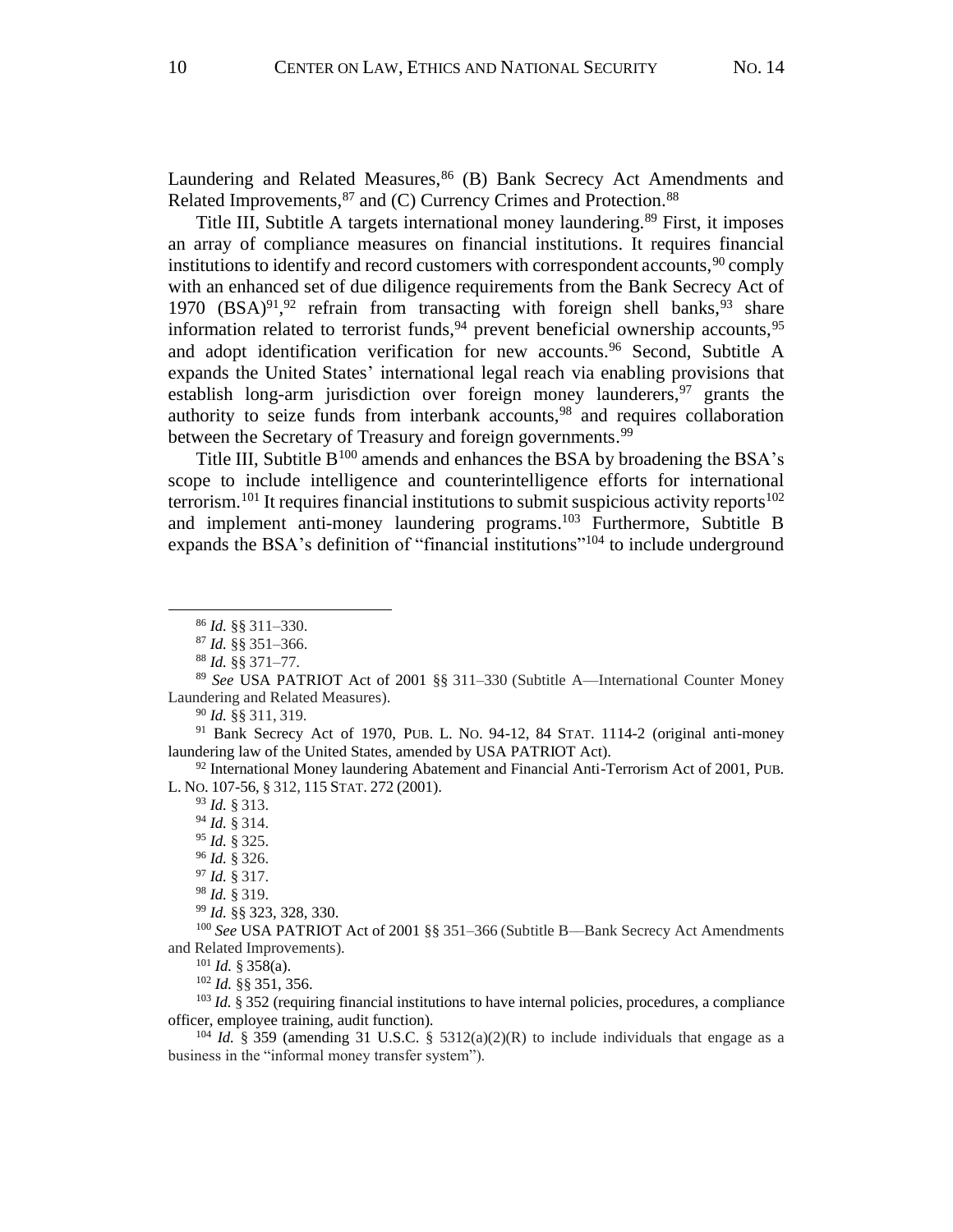banking systems, and delegates the authority to manage reports with financial institutions to the Financial Crimes Enforcement Network (FinCEN)<sup>105</sup>.

Title III, Subtitle  $C^{106}$  criminalizes bulk cash smuggling,  $107$  prohibits unlicensed money transmitting businesses, <sup>108</sup> includes terrorism proceeds in criminal laundering laws,<sup>109</sup> and extends the United States' extraterritorial jurisdiction in prosecuting fraudulent actions. 110

#### *C. Anti-Money Laundering Act of 2020*

On January 3, 2021, Congress passed the National Defense Authorization Act  $(NDAA)$ ,<sup>111</sup> which enacted the Anti-Money Laundering Act of 2020 (AMLA).<sup>112</sup> The AMLA is a product of collaborative efforts among United States' legislators, regulators, and the financial industry to expand and improve the BSA and USA PATRIOT Act regulatory regimes.<sup>113</sup>

The AMLA presents six goals to further its objectives of anti-money laundering (AML) and countering the finance of terrorism  $(CFT)^{114}$ : (1) to improve coordination and information sharing among administrative agencies, (2) to modernize laws to adapt to new and emerging threats, (3) to encourage technological innovation in counterterrorism efforts, (4) to reinforce risk-based procedures, (5) to establish uniform beneficial ownership information report requirements, and (6) to establish a secure, nonpublic database for the beneficial ownership information.<sup>115</sup> The AMLA encompasses five titles focused on (LXI)

<sup>105</sup> *Id.* § 362.

<sup>106</sup> *See* USA PATRIOT Act of 2001 §§ 371–377 (Subtitle C––Currency Crimes and Protection). <sup>107</sup> *Id.* § 371.

<sup>108</sup> *Id.* § 373.

<sup>109</sup> *Id.* § 376.

<sup>110</sup> *Id.* § 377.

<sup>111</sup> William M. (Mac) Thornberry National Defense Authorization Act for Fiscal Year 2021, PUB. L. NO. 116-283.

<sup>112</sup> Anti-Money Laundering Act of 2020, PUB. L. NO. 116-283, Division F. §§ 6001–6511 (2021).

<sup>113</sup> *See* Carl A Fornaris, et al., *FinCEN Identifies New Anti-Money Laundering AML National Priorities*, XI THE NATIONAL LAW REVIEW 187 (July 6, 2021),

[https://www.natlawreview.com/article/fincen-identifies-new-anti-money-laundering-aml-national](https://www.natlawreview.com/article/fincen-identifies-new-anti-money-laundering-aml-national-priorities)[priorities.](https://www.natlawreview.com/article/fincen-identifies-new-anti-money-laundering-aml-national-priorities)

<sup>114</sup> *See* Kagan, *supra* note 9 (defining the CFT, combating the financing of terrorism, framework). Note that "combating" and "countering" are used interchangeably when referring to "CFT".

<sup>115</sup> Anti-Money Laundering Act of 2020 § 6002.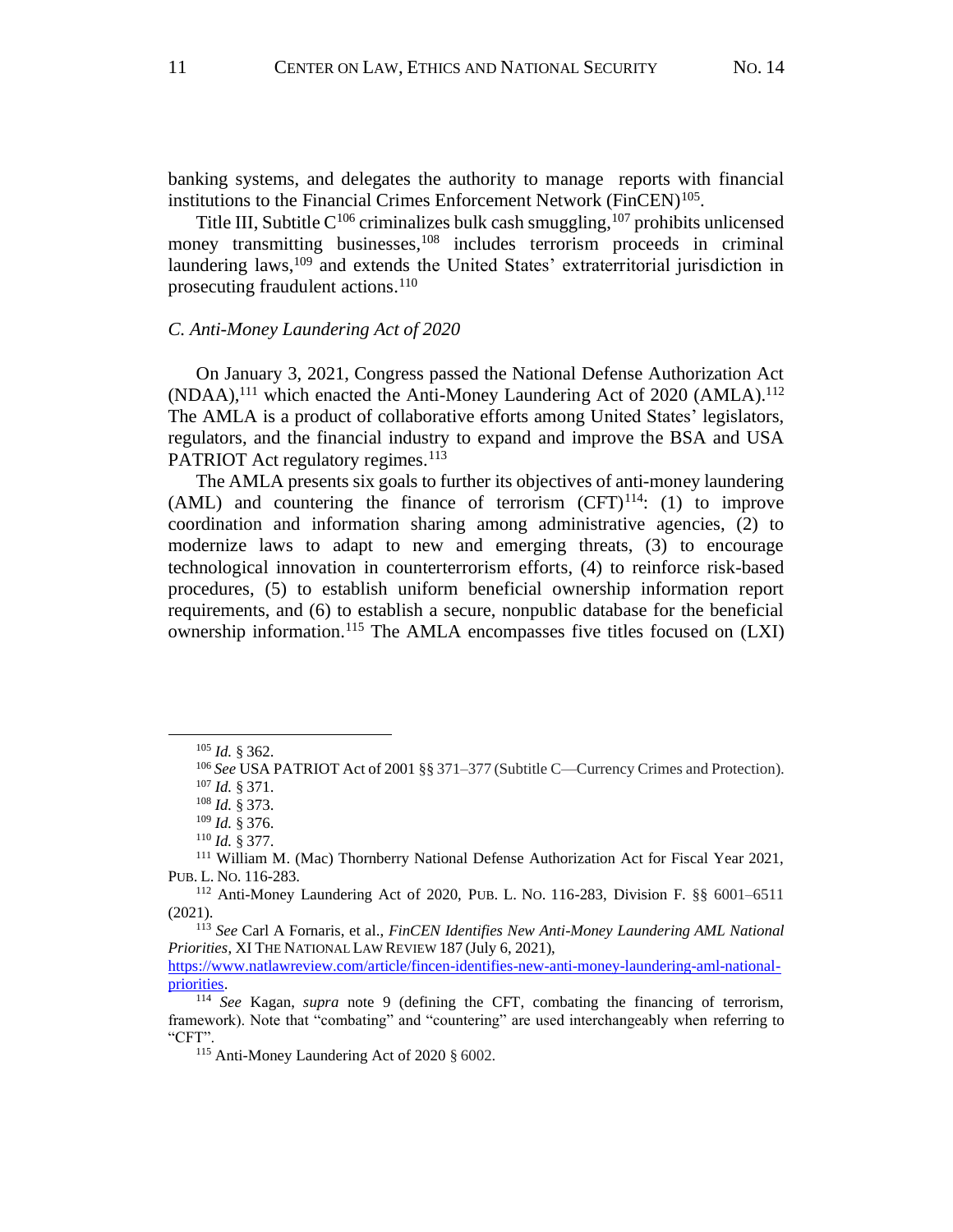strengthening programs,  $116$  (LXII) modernizing systems,  $117$  (LXIII) improving internal processes, <sup>118</sup> (LXIV) the Corporate Transparency Act, <sup>119</sup> and (LXV) additional measures<sup>120</sup>.

Title LXI aims to strengthen the AML, CFT, and Treasury Financial Intelligence programs.<sup>121</sup> It broadens the BSA's CFT purpose by codifying a requirement for financial institutions to implement risk-based CFT programs.<sup>122</sup> Specifically, this title aims to strengthen  $FinCEN$ ,<sup>123</sup> create a special hiring authority for terrorism and financial intelligence, $124$  and increase technical assistance and collaboration with international counterparts.<sup>125</sup> Most importantly, to target emerging methods in illicit terrorist financing, this title amends the BSA's "financial institution" definition to include the "trade of antiquities" and "value that substitutes for currency."<sup>126</sup> Consequently, transmitters and transactions of these illicit forms of financing are subject to complying with the BSA's requirements for formal institutions and transactions.<sup>127</sup>

Title LXII modernizes the AML/CFT system "by embracing . . . technology and innovation, streamlining low-value processes, and eliminating obsolete regulations and guidance."<sup>128</sup> It streamlines requirements for suspicious activity reports (SAR) by automating the reporting process and reducing unnecessarily burdensome regulatory requirements.<sup>129</sup> To maximize the SAR utility, FinCEN

<sup>120</sup> See id. §§ 6501–6511 (Title LXV—Miscellaneous).

<sup>121</sup> *See id.* §§ 6101–6112.

<sup>122</sup> *Id.* § 6101 (amending the Bank Secrecy Act of 1970, 31 U.S.C. § 5311(2) Declaration of purpose).

<sup>124</sup> *Id.* § 6105.

<sup>116</sup> *See id.* §§ 6101–6112 (Title LXI––Strengthening Treasury Financial Intelligence, Anti-Money Laundering, and Countering the Financing of Terrorism Programs).

<sup>117</sup> *See id.* §§ 6201–6216 (Title LXII––Modernizing the Anti-Money Laundering and Countering the Financing of Terrorism System).

<sup>118</sup> *See id.* §§ 6301–6314 (Title LXIII––Improving Anti-Money Laundering and Countering the Financing of Terrorism Communication, and Processes).

<sup>119</sup> *See id.* §§ 6401–6403 (Title LXIV––Establishing Beneficial Ownership Information Reporting Requirements).

<sup>123</sup> *Id.* § 6102.

<sup>125</sup> *Id.* §§ 6108–1612.

<sup>126</sup> *Id.* §§ 6102(d), 6110 (amending the Bank Secrecy Act of 1970, 31 U.S.C. § 5312(a) Definitions and application, to include the "trade of antiquities" and "value that substitutes for currency or funds").

<sup>127</sup> *See* 31 U.S.C. § 5311–5332 (Subchapter II–Records and Reports on Monetary Instruments Transactions).

<sup>128</sup> *See id.* § 6201–6216. *See* Carl A. Fornaris et al., *The Anti-Money Laundering Act of 2020: Congress Enacts the Most Sweeping AML Legislation Since Passage of the USA PATRIOT Act*, XI THE NATIONAL LAW REVIEW 19 (Jan. 19, 2021), [https://www.gtlaw.com/en/insights/2021/1/the](https://www.gtlaw.com/en/insights/2021/1/the-anti-money-laundering-act-2020-congress-sweeping-aml-legislation-since-passage-usa-patriot-act)[anti-money-laundering-act-2020-congress-sweeping-aml-legislation-since-passage-usa-patriot-act.](https://www.gtlaw.com/en/insights/2021/1/the-anti-money-laundering-act-2020-congress-sweeping-aml-legislation-since-passage-usa-patriot-act)

<sup>129</sup> Anti-Money Laundering Act of 2020 §§ 6204, 6205.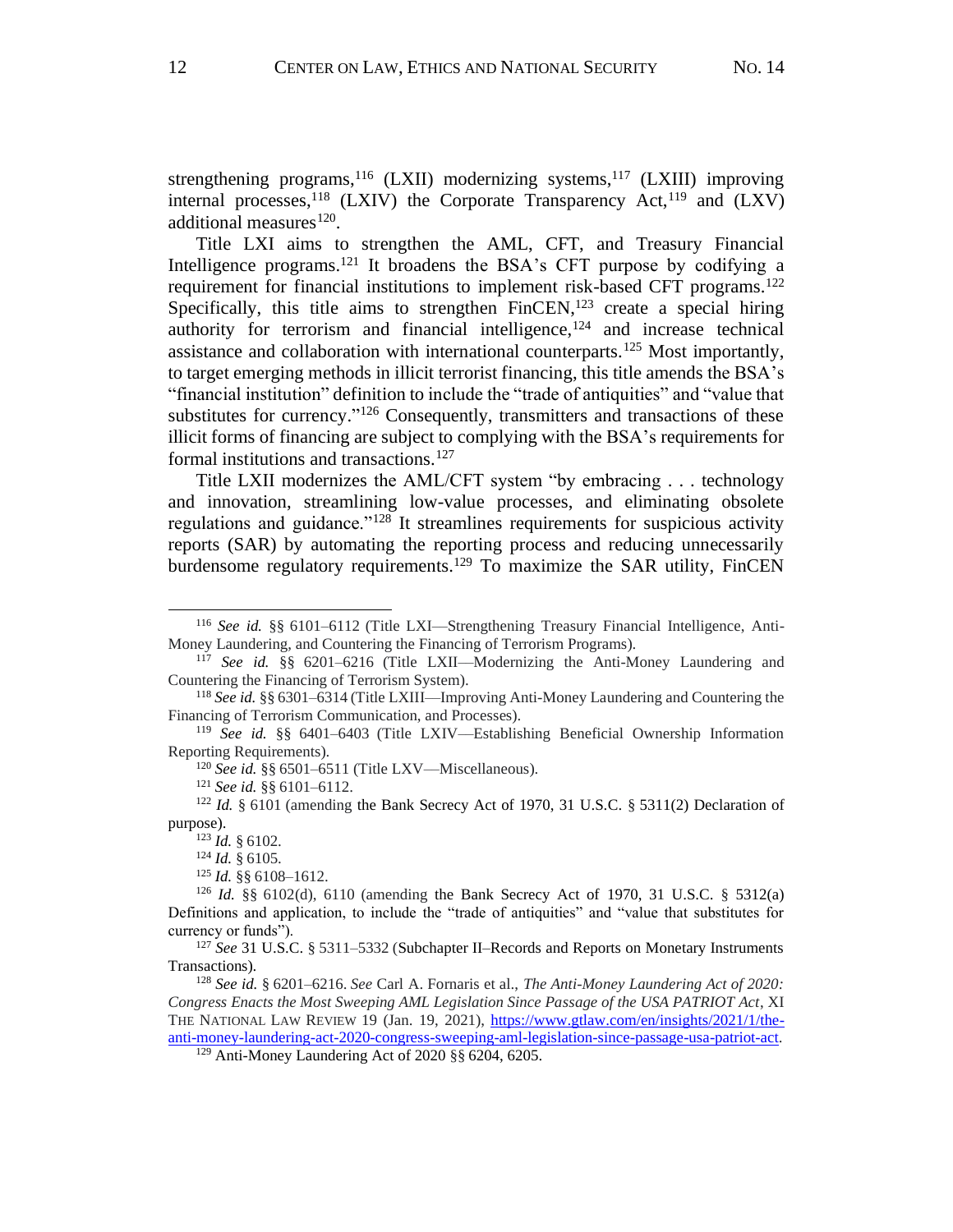must (1) publish threat pattern and trend formations based on these reports<sup>130</sup> and (2) adopt the Pilot Program, which shares SAR information with foreign branches, subsidiaries, and affiliates for CFT purposes.<sup>131</sup> Additionally, this title provides various technological advancement provisions that establish BSA subcommittees on innovation and technology,  $^{132}$  BSA innovation officers,  $^{133}$  technology testing with data analytics processing,<sup>134</sup> financial technology assessments with a cyber security emphasis,<sup>135</sup> and a financial crimes technology symposium.<sup>136</sup>

Title LXIII aims to improve government communication, oversight, and efficiency.<sup>137</sup> To improve communication, this title facilitates a system for interagency coordination and consultation.<sup>138</sup> To improve oversight, this title mandates AML and CFT training for examiners.<sup>139</sup> To improve efficiency, this title imposes additional damages for repeat BSA violators,<sup>140</sup> imposes heightened and longer-term penalties for violators,  $141$  and prohibits the concealment of asset sources.<sup>142</sup> One significant procedural provision expands the Department of Justice's (DOJ) jurisdiction over foreign subpoenas, which allows DOJ to subpoena foreign banks for *any* records related to *any* account related to an investigation or action, regardless of whether the foreign bank has a correspondent account in the United States.<sup>143</sup> Finally, this title aims to improve internal oversight by updating whistleblower incentives and protections, providing awards of up to 30% of the total recovered monetary sanctions and increasing protections against retaliation.<sup>144</sup>

Title LXIV, the Corporate Transparency Act (CTA), establishes beneficial ownership information reporting requirements.<sup>145</sup> The CTA is a direct response to malignant actors that create "shell corporations" to facilitate illicit financial

- <sup>133</sup> *Id.* § 6208.
- <sup>134</sup> *Id.* § 6209.
- <sup>135</sup> *Id.* § 6210.
- <sup>136</sup> *Id.* § 6211.
- <sup>137</sup> *See id.* §§ 6301–6314.
- <sup>138</sup> *Id.* § 6301. <sup>139</sup> *Id.* § 6307.
- <sup>140</sup> *Id.* § 6309.
- <sup>141</sup> *Id.* §§ 6310, 6312.
- <sup>142</sup> *Id.* § 6313.
- <sup>143</sup> *Id.* § 6308.
- <sup>144</sup> *Id.* § 6314.
- <sup>145</sup> *See id.* §§ 6401–6403

<sup>130</sup> *Id.* § 6206.

<sup>131</sup> *Id.* § 6212.

<sup>132</sup> *Id.* § 6207.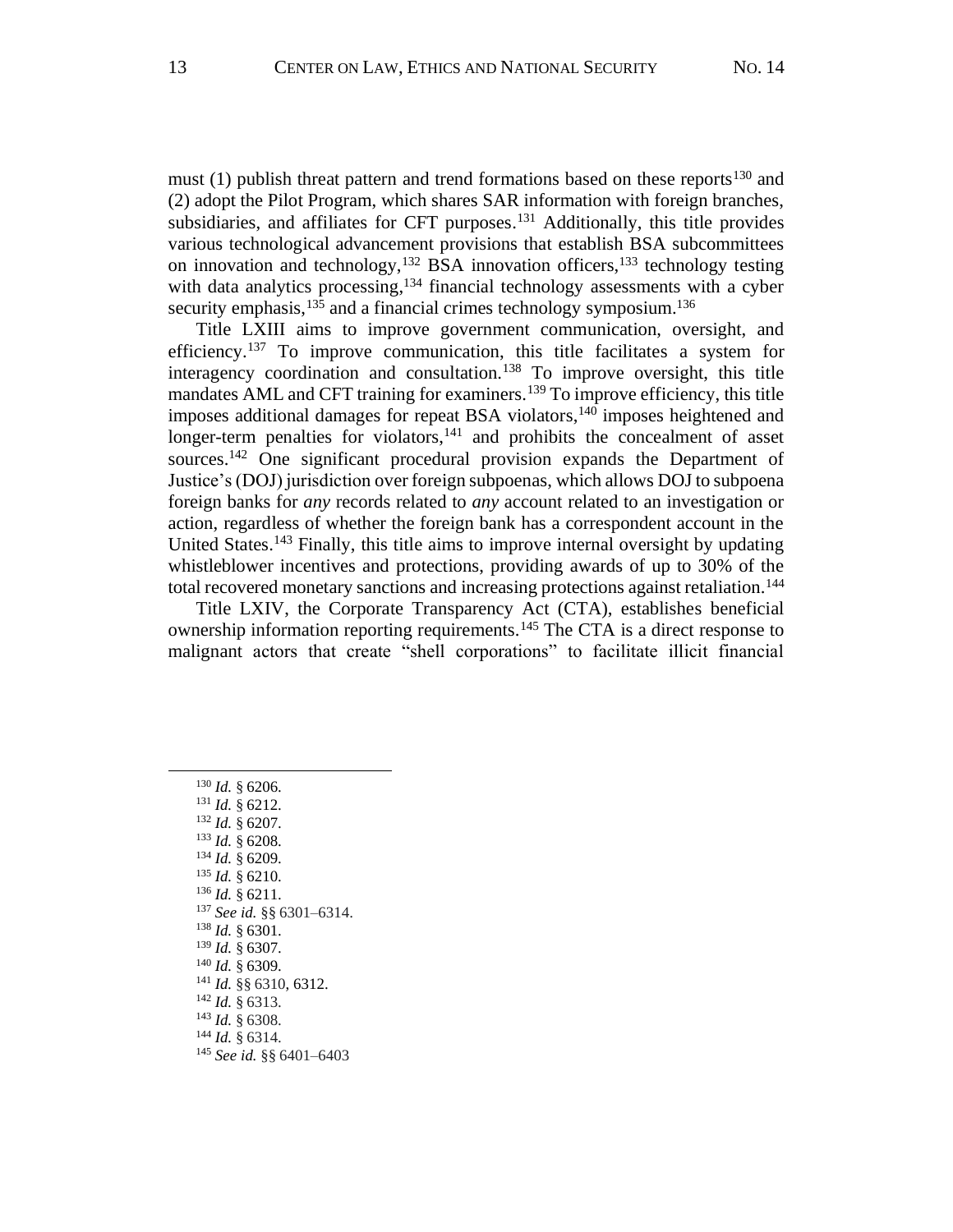activity.<sup>146</sup> Reporting companies<sup>147</sup> are required to provide the beneficial owner's<sup>148</sup> name, date of birth, address, and an official identification number.<sup>149</sup> All beneficial ownership information is added to a confidential, secure, and non-public database.<sup>150</sup> This information may be disclosed to the government for national security, intelligence, and law enforcement purpose;<sup>151</sup> additionally, financial institutions may access this information for Customer Due Diligence (CDD) compliance. 152

Title LXV provides proactive measures that incorporate the Government Accountability Office (GAO) to perform studies and strategize responses to emerging threats.<sup>153</sup> The GAO is now responsible for conducting studies regarding the Corporate Transparency Act requirements' utility, <sup>154</sup> the public-private partnerships in information sharing efforts,<sup>155</sup> the connection between human trafficking and illicit laundering,<sup>156</sup> and the growth of trade-based money laundering.<sup>157</sup>

# *D. International Guidance from the United Nations and the Financial Action Task Force*

The United States is not acting alone in the financial war on terrorism. International norms and regulations, created by two intergovernmental organizations, the United Nations (UN) and the Financial Action Task Force (FATF), greatly influence United States legislation.<sup>158</sup>

<sup>146</sup> *Id.* § 6402(3)

<sup>&</sup>lt;sup>147</sup> See id. § 6403(a) (defining a "reporting company" as corporation, limited liability company, or other similar entity formed under law, essentially subjecting all business entities in the U.S. to the CTA).

<sup>&</sup>lt;sup>148</sup> *See id.* (defining "beneficial owner" as someone who exercises substantial control over a business entity or owns at least 25% of the entity's interests).

<sup>&</sup>lt;sup>149</sup> *Id.* (amending 31 U.S.C. 5336(b) as the beneficial ownership requirements).

<sup>150</sup> *Id.*

<sup>&</sup>lt;sup>151</sup> See id. (amending 31 U.S.C. 5336(c) as the retention and disclosure FinCEN guidelines). <sup>152</sup> *Id.*

<sup>153</sup> *See id.* §§ 6501–6511.

<sup>154</sup> *Id.* § 6502.

<sup>155</sup> *Id.* § 6503

<sup>156</sup> *Id.* § 6505.

<sup>157</sup> *Id.* § 6506.

<sup>158</sup> *See* DURRIEU, *supra* note 30, at 137–43 (emphasizing the priority of harmonization of AML laws between international and U.S. law).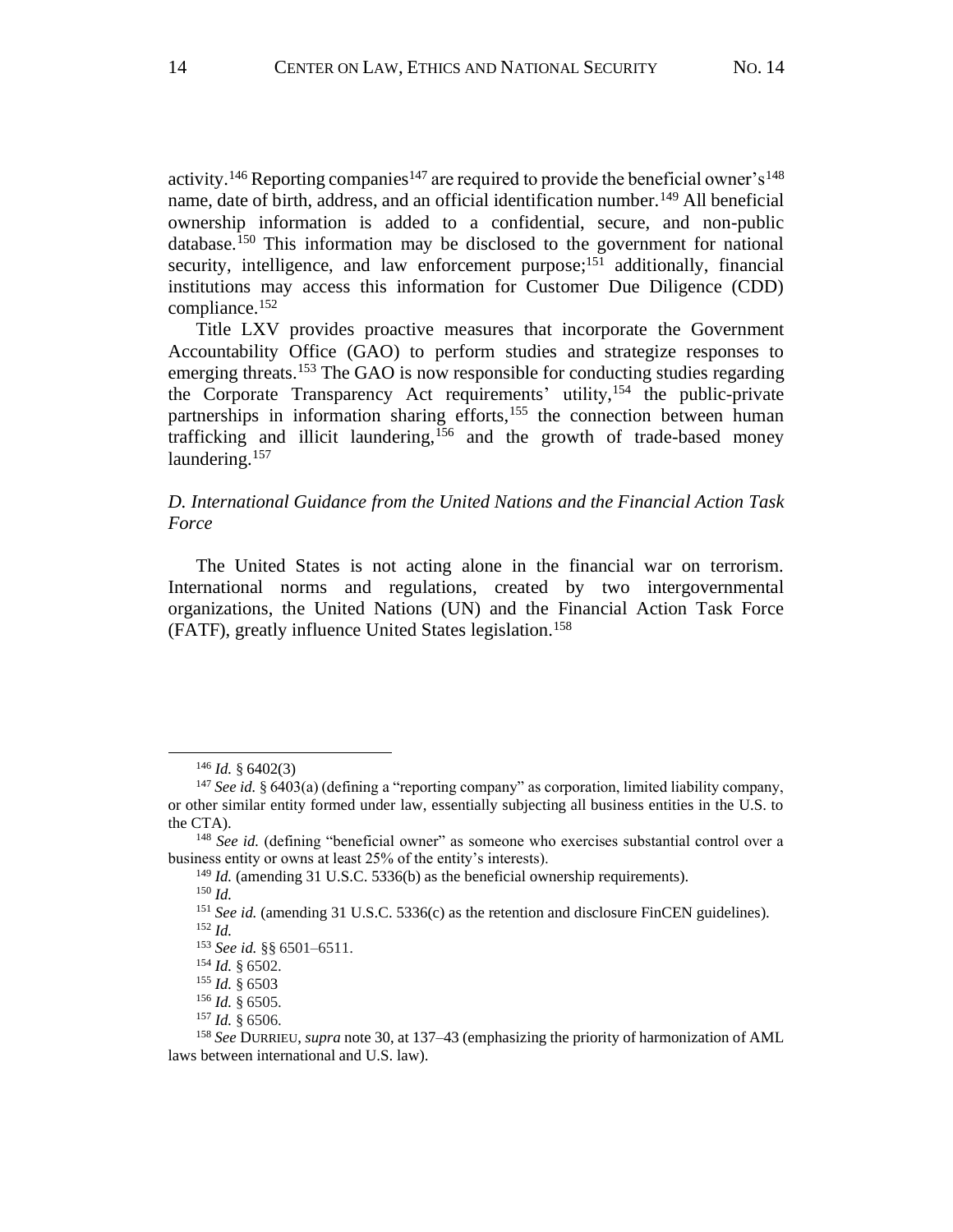The UN outlines its main stances in "legally binding"<sup>159</sup> Security Council Resolutions (UNSCR)  $1267$ , <sup>160</sup> 1373, <sup>161</sup> and 1390.<sup>162</sup> UNSCR 1373 is the UN's central resolution regarding terrorist financing; it advises states to "take all measures to deny safe haven to those who finance, support or commit terrorist attacks."<sup>163</sup>

The FATF provides non-binding international recommendations based on data collection and publications on money laundering and terrorist financing trends. 164 FATF recommendations provide advisory model standards for AML and CFT frameworks. 165

#### III. PROGRESS, NOT PERFECTION

Prior to the 9/11 Attacks, the United States did not have any CFT legal tools.<sup>166</sup> The closest tool was the BSA, an anti-money laundering law with no specific focus on terrorist financing. <sup>167</sup> Although the USA PATRIOT Act expanded the BSA's regulatory scope to target terrorist financing, the USA PATRIOT Act has been criticized for being hastily pushed through the Congressional approval process in just three days, lacking any scrutiny or discussion to determine its validity.<sup>168</sup>

<sup>&</sup>lt;sup>159</sup> Note that although titled as "legally binding," UN Security Council resolutions are legally binding only for UN member states. *Terrorism Prevention: UN Resolutions and Reports*, UNITED NATIONS[, https://www.unodc.org/unodc/en/terrorism/resources/un-resolutions-and-reports.html](https://www.unodc.org/unodc/en/terrorism/resources/un-resolutions-and-reports.html)

<sup>160</sup> S.C. Res. 1267 (Oct. 15, 1999) ("The situation in Afghanistan").

<sup>161</sup> S.C. Res. 1373 (Sept. 28, 2001) ("Threats to international peace and security caused by terrorist acts").

<sup>162</sup> S.C. Res. 1390 (Jan. 16, 2002) ("The situation in Afghanistan").

<sup>163</sup> RYDER, *supra* note 13, at 50.

<sup>164</sup> *Id.* at 59.

<sup>165</sup> *See id.* at 16 (explaining the FATF's "Forty Recommendations" and "8 Recommendations" regarding international money laundering). FATF, *International Standards on Combating Money Laundering and the Financing of Terrorism &* Proliferation, FINANCIAL ACTION TASK FORCE (last updated Oct. 2021),

[https://www.fatfgafi.org/media/fatf/documents/recommendations/pdfs/FATF%20Recommendatio](https://www.fatfgafi.org/media/fatf/documents/recommendations/pdfs/FATF%20Recommendations%202012.pdf) [ns%202012.pdf.](https://www.fatfgafi.org/media/fatf/documents/recommendations/pdfs/FATF%20Recommendations%202012.pdf)

<sup>166</sup> *See supra* text accompanying notes 51, 52.

<sup>167</sup> Bank Secrecy Act of 1970, PUB. L. NO. 94-12, 84 STAT. 1114-2 (original anti-money laundering law of the United States, amended by USA PATRIOT Act).

<sup>168</sup> *See Surveillance Under the USA PATRIOT ACT*, AMERICAN CIVIL LIBERTIES UNION <https://www.aclu.org/other/surveillance-under-usapatriot-act> (critiquing the USA PATRIOT Act's approval process, lacking any discussion, debate, or hearings. "Many Senators complained that they had little chance to read it, much less analyze it, before having to vote.").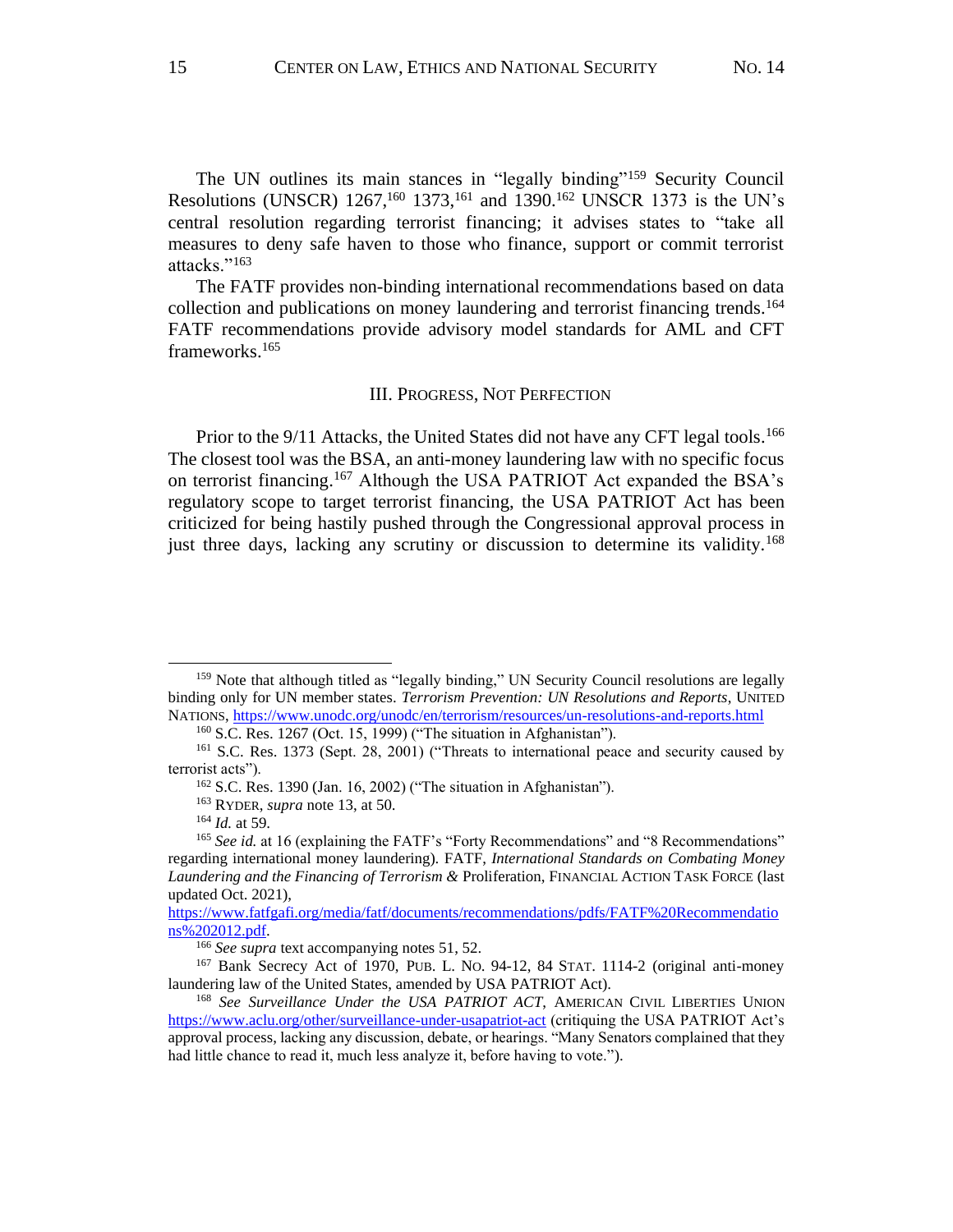Furthermore, some critics have brought forth data questioning the Act's effectiveness and utility in counterterrorism.<sup>169</sup>

Accordingly, over the past 20 years, regulators and legislators have recognized the USA PATRIOT Act's various deficiencies in modernization, technology, coverage, and relevance. In response, Congress enacted the Anti-Money Laundering Act of 2020 (AMLA).<sup>170</sup> Although potentially useful, the AMLA is not a comprehensive, nor ultimate, solution to revamping the United States CFT framework. f

# *A. The Anti-Money Laundering Act of 2020 Is a Solution to Most of the Law's Deficiencies*

Although the AMLA has yet to be fully implemented, it is estimated to "reform the BSA legal framework and address longstanding concerns raised by the public and private sectors," moving the "United States closer to a global regime of fighting financial crimes."<sup>171</sup> With its purpose to modernize the AML and CFT frameworks, the AMLA *may be* a solution to certain, existing deficiencies from the USA PATRIOT Act.<sup>172</sup> The AMLA focuses on four areas for improvement: beneficial ownership requirements, risk-based approaches, internal efficiencies, and the public-private partnership.

1. *Beneficial Ownership Requirements.* As mentioned in Section I, terrorist organizations use shell corporations as a money laundering tool to process funds. <sup>173</sup> With the relaxed corporate law structures in the United States, individuals or organizations have formed shell corporations for "identity protection" behind the corporate veil.<sup>174</sup>

Prior to the AMLA, there were no "beneficial ownership requirements" throughout the United States' financial system.<sup>175</sup> At most, the USA PATRIOT Act

<sup>169</sup> *See* Maggie Ybarra, *FBI admits Patriot Act snooping powers didn't crack any major terrorism cases*, THE WASHINGTON TIMES (May 21, 2015),………………………………………….

[https://www.washingtontimes.com/news/2015/may/21/fbi-admits-patriot-act-snooping-powers-](https://www.washingtontimes.com/news/2015/may/21/fbi-admits-patriot-act-snooping-powers-didnt-crack/)

[didnt-crack/](https://www.washingtontimes.com/news/2015/may/21/fbi-admits-patriot-act-snooping-powers-didnt-crack/) (interviewing FBI personnel on their success in terrorism-related cases after the USA PATRIOT Act).

<sup>170</sup> Anti-Money Laundering Act of 2020, PUB. L. NO. 116-283, Division F. §§ 6001–6511 (2021).

<sup>171</sup> Fornaris et al., *supra* note 113.

<sup>172</sup> Anti-Money Laundering Act of 2020, PUB. L. NO. 116-283, Division F. §§ 6001–6511 (2021). Because the AMLA has yet to be fully implemented, we can only estimate, for now, that this can be a plausible solution to curing the predating law's deficiencies.

<sup>173</sup> *See supra* text accompanying notes 38–40.

<sup>174</sup> *See* Baradaran, *supra* note 1, at 492–95 (outlining the facile process for incorporating a "shell company" in the U.S.).

 $175$  *Id.*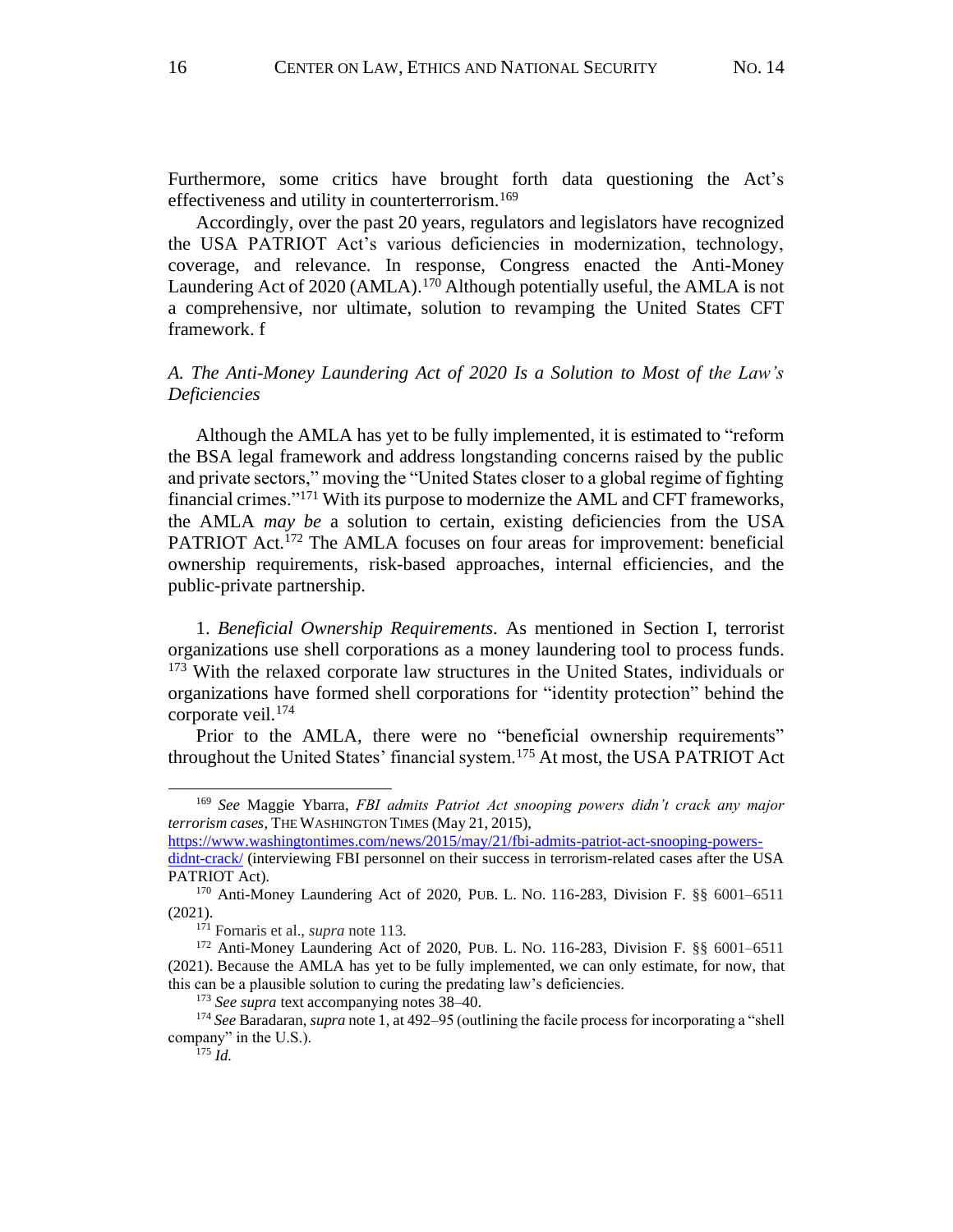required a Securities Exchange Commission (SEC) study to determine the need for such requirements, but the SEC never followed through with substantive results.<sup>176</sup> Thus, to break the trend of "lax financial reporting requirements,"<sup>177</sup> the AMLA seeks financial transparency through its Corporate Transparency Act (CTA).<sup>178</sup>

The CTA requires all reporting companies<sup>179</sup> to submit information about the beneficial owner of the company, which is the individual with substantial control over the entity.<sup>180</sup> This information "chip[s] away at the anonymity that enables illicit finances to flow untraceably," which in turn can facilitate law enforcement surveillance.<sup>181</sup> Moreover, financial institutions that have access to the beneficial ownership database can further assist law enforcement through private enforcement.<sup>182</sup>

2. *Risk-Based Approaches.* A common critique of the USA PATRIOT Act has been its overly broad and ineffective scope in the CFT framework.<sup>183</sup> Rather than adapting the law to evolving threats, Congress has stagnantly amended the USA PATRIOT Act––mainly to increase sanctions and penalties––failing to achieve substantive improvements for preemptive efforts in CFT.<sup>184</sup> To address this, the AMLA codifies a risk-based approach to fulfill the CFT regulatory framework.<sup>185</sup>

<sup>176</sup> *See* USA PATRIOT Act of 2001 § 356.

<sup>177</sup> *See* Baradaran, *supra* note 1, at 494.

<sup>178</sup> Anti-Money Laundering Act of 2020 §§ 6401–6403 (Title LXIV––Establishing Beneficial Ownership Information Reporting Requirements).

<sup>&</sup>lt;sup>179</sup> See id. § 6403(a) (defining a "reporting company" as corporation, limited liability company, or other similar entity formed under law, essentially subjecting all business entities in the U.S. to the CTA).

<sup>&</sup>lt;sup>180</sup> See id. § 6403(a) (defining a "reporting company" as corporation, limited liability company, or other similar entity formed under law, essentially subjecting all business entities in the U.S. to the CTA).

<sup>181</sup> Elizabeth G. Silver & Catherine & Catherine A. Johnson, *Anti-Corruption Hot Topic: Corporate Transparency Emerges as Cornerstone of Financial Integrity Regulatory Reforms*, XI THE NATIONAL LAW REVIEW 301 (Oct. 28, 2021), [https://www.natlawreview.com/article/anti](https://www.natlawreview.com/article/anti-corruption-hot-topic-corporate-transparency-emerges-cornerstone-financial)[corruption-hot-topic-corporate-transparency-emerges-cornerstone-financial](https://www.natlawreview.com/article/anti-corruption-hot-topic-corporate-transparency-emerges-cornerstone-financial)

<sup>182</sup> *See* Anti-Money Laundering Act of 2020 § 6403 (amending 31 U.S.C. 5336(c) as the retention and disclosure FinCEN guidelines). Financial institutions that comply with the Consumer Due Diligence (CDD) requirements have access to the beneficial ownership database.

<sup>183</sup> *See supra* text accompanying notes 167–170.

<sup>&</sup>lt;sup>184</sup> See USA PATRIOT Act: Justice Information Sharing, U.S. DEP'T. OF JUST.,

<https://bja.ojp.gov/program/it/privacy-civil-liberties/authorities/statutes/1281> (explaining the... legislative procedural history in amending the USA PATRIOT Act, Title III).

<sup>&</sup>lt;sup>185</sup> Anti-Money Laundering Act of 2020  $\S 6002(4)$  (stating one of its purposes as "to reinforce") that the anti-money laundering and countering the financing of terrorism policies, procedures, and controls of financial institutions shall be risk-based").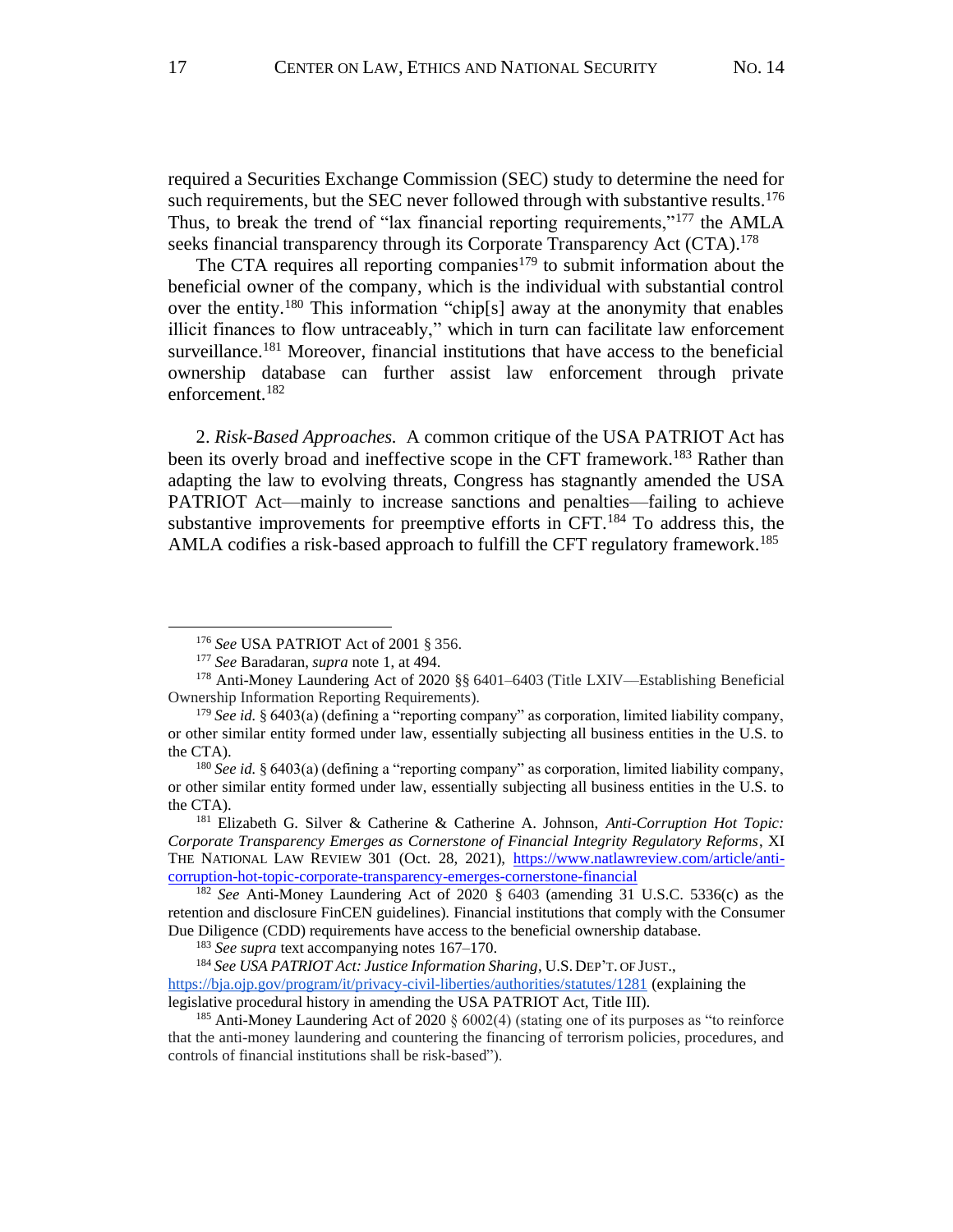First, the AMLA outlines a rulemaking structure focused on risk-based testing, oversight, and other risk management processes. <sup>186</sup> This structure prioritizes the use of technology and innovation in creating risk governance frameworks for financial institutions and government agencies.<sup>187</sup>

Second, the AMLA imposes specific initiatives targeting emerging threats in terrorist financing, such as antiquities trading,  $188$  virtual currencies,  $189$  and human trafficking.<sup>190</sup> Importantly, the AMLA codifies the first regulation<sup>191</sup> over virtual currencies by including "value that substitutes for currency or funds" under the BSA's "financial institutions" definition.<sup>192</sup> Now under the BSA's regulatory scope, individuals, transmitters, and businesses involved with virtual currency exchanges must comply with the FinCEN, AML, and CFT regulatory frameworks.<sup>193</sup>

In sum, the AMLA shifts CFT efforts from a damage control perspective to one of risk prevention, enabling law enforcement to be ahead of the threat through preemptive surveillance measures. This preemptive approach addresses today's era of technological advancement, where terrorist groups are opportunists<sup>194</sup> using technology to their advantage in financing efforts. 195

<sup>186</sup> *Id.* § 6209.

<sup>187</sup> *Id.* 

<sup>188</sup> *Id.* § 6110.

<sup>189</sup> *Id.* § 6102(d).

<sup>190</sup> *Id.* § 6505.

<sup>&</sup>lt;sup>191</sup> The AMLA codified the official approach proposed by FinCEN in 2019, adopting the same language of "value that substitutes for currency." Note that the AMLA does not include any specific language referring to "bitcoin," "cryptocurrency," or "digital currency." *See* FinCEN Guidance, *Application of FinCEN's Regulations to Certain Business Models Involving Convertible Virtual Currencies,* U.S. DEP'T OF TREAS. (May 9, 2019), [https://www.fincen.gov/sites/default/files/2019-](https://www.fincen.gov/sites/default/files/2019-05/FinCEN%20Guidance%20CVC%20FINAL%20508.pdf) [05/FinCEN%20Guidance%20CVC%20FINAL%20508.pdf.](https://www.fincen.gov/sites/default/files/2019-05/FinCEN%20Guidance%20CVC%20FINAL%20508.pdf) 

*See also* Timothy Smith, *Cryptocurrency Regulations Around the World*, Investopedia (Sept. 21, 2021), https://www.investopedia.com/cryptocurrency-regulations-around-the-world-5202122

<sup>(</sup>presenting the complexity of U.S. regulation on cryptocurrency due to the different interagency classifications of cryptocurrency).

<sup>192</sup> *See* Anti-Money Laundering Act of 2020 § 6102(d) (amending the Bank Secrecy Act of 1970, 31 U.S.C. § 5312(a) Definitions and application to include "value that substitutes for currency or funds").

<sup>&</sup>lt;sup>193</sup> Morgan E.M. Harrison & Theresa Kananen, *Anti-Money Laundering Act Expands Regulation of Cryptocurrency and Other Digital Assets*, JDSUPRA (May 20, 2021),………………… [https://www.jdsupra.com/legalnews/anti-money-laundering-act-expands-8737757/.](https://www.jdsupra.com/legalnews/anti-money-laundering-act-expands-8737757/)

*See* Anti-Money Laundering Act of 2020 § 6102(d) (amending the Bank Secrecy Act of 1970, 31 U.S.C. §§ 5312(a)(1), 5312(a)(2)(J), 5312(a)(2)(R) definitions and application to include "value that substitutes for currency or funds").

<sup>194</sup> ZARATE, *supra* note 6, at 22.

<sup>195</sup> *See* DURRIEU, *supra* note 30, at 41 ("As technology advances, so do opportunities for money laundering.").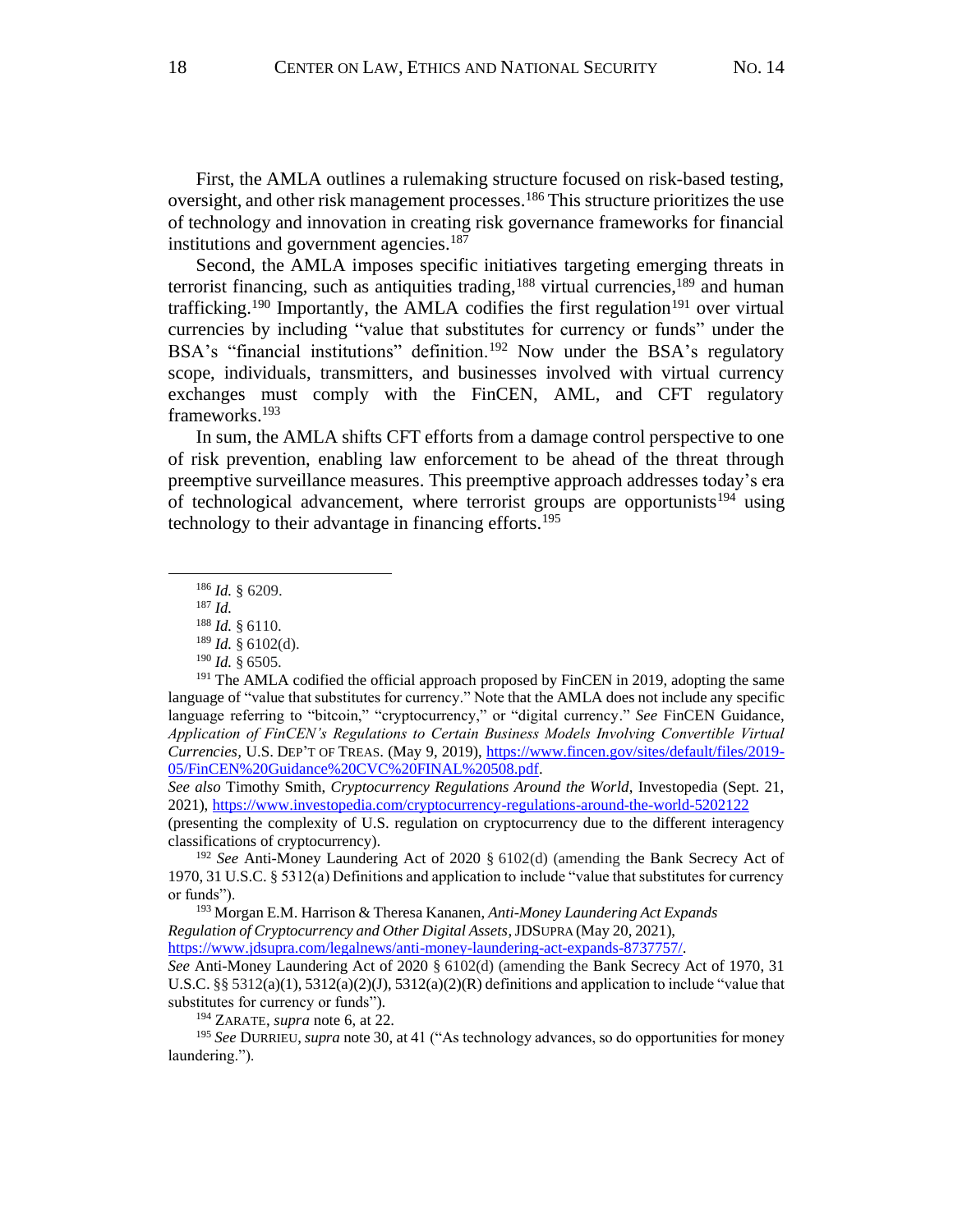3. *Internal Efficiencies.* Because the USA PATRIOT Act's approval process endured only three days, the Act's validity has been challenged due to a lack of reasoned consideration and debate.<sup>196</sup> Consequently, Congress has amended and reauthorized the USA PATRIOT Act has been several times over the years.<sup>197</sup> Despite these amendments, the CFT framework's low success rate has remained the same.

In response, the AMLA implements internally focused provisions that facilitate interagency communication and collaboration, <sup>198</sup> require AML and CFT training for regulators,<sup>199</sup> incorporate technology and innovation into oversight and assessments, <sup>200</sup> and require studies by the Government Accountability Office (GAO) to assess the AMLA's performance. <sup>201</sup> These provisions address the predated CFT framework's deficiencies by maintaining internal checks that measure the AMLA's progress. This adaptive approach acknowledges that laws are not comprehensive or bullet-proof but can be monitored for ongoing improvements. Thus, the AMLA can have an evolutionary effect, addressing deficiencies as they arise, rather than waiting twenty years for a new CFT law like the United States did between the USA PATRIOT Act and the AMLA.

4. *The Public-Private Partnership.* Finally, as discussed throughout this subsection, one of the USA PATRIOT Act's deficiencies has been its overbroad scope and limited success, especially in its private sector compliance requirements. With heavily regulated record-keeping, customer due diligence, and reporting duties, private financial agents and institutions have grown to be "policem[e]n of their customers."<sup>202</sup> The private sector's active role in crime control has been criticized as a "privatization of law" that imposes excessive burdens and compliance costs on the private sector.<sup>203</sup>

In response, the AMLA requires agencies to review and propose changes for regulatory requirements, like suspicious activity reports and currency transaction reports.<sup>204</sup> Because the private sector has direct access to information at the initial

 $^{203}$  *Id.* 

<sup>196</sup> *See supra* text accompanying note 168. *See also Chronology of the USA PATRIOT Act, 2001,* AMERICAN LIBRARY ASSOCIATION, [https://www.ala.org/advocacy/chronology-usa-patriot](https://www.ala.org/advocacy/chronology-usa-patriot-act-2001)[act-2001](https://www.ala.org/advocacy/chronology-usa-patriot-act-2001) for the approval process timeline.

<sup>197</sup> *See supra* text accompanying note 84.

<sup>198</sup> Anti-Money Laundering Act of 2020 § 6101 (amending the Bank Secrecy Act of 1970, 31 U.S.C. § 5311(2) Declaration of purpose).

<sup>199</sup> *Id.* § 6207.

<sup>200</sup> *See id.* §§ 6301–6314.

<sup>201</sup> *See id.* §§ 6208–6211.

<sup>202</sup> *See* DURRIEU, *supra* note 30, at 155–56 (describing the negative impacts of burdensome regulatory requirements on the financial private sector).

<sup>204</sup> Anti-Money Laundering Act of 2020 §§ 6204, 6205.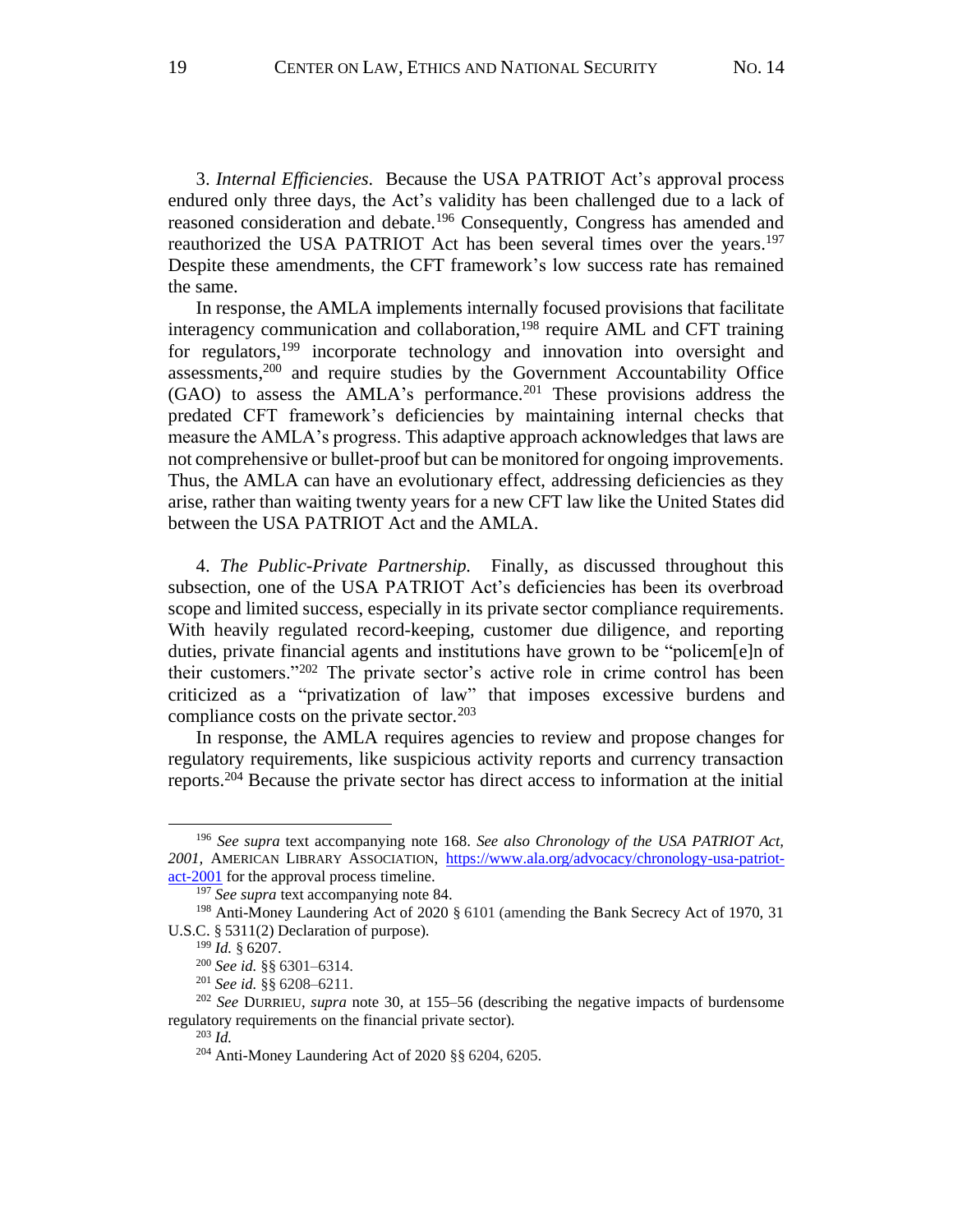stages of terrorist financing––before illicit funds become untraceable upon entering the economy––prioritizing the public-private partnership is critical to the longevity of the CFT framework.<sup>205</sup> Thus, the AMLA can maximize the utility of the publicprivate partnership by reducing "unnecessarily burdensome [CFT] requirements" throughout the private sector. <sup>206</sup>

#### *B. But Deficiencies Remain*

Although the AMLA provides an array of CFT legal tools, two deficiencies remain in the current CFT framework. First, it does not account for domestic terrorism. Second, its scope is too narrowly focused on money laundering.

1. *Time to Look in the Mirror: Domestic Terrorism.* Throughout the current CFT framework, Congress has limited its priorities to a global, or international, terrorism framework. EO 13224 only designates *foreign* terrorist organizations.<sup>207</sup> The USA PATRIOT Act's CFT provisions fall under Title III, the *International*  Money Laundering Abatement and Anti-Terrorist Financing Act.<sup>208</sup> The AMLA provides several initiatives exclusively for *international* and *foreign* collaboration, intelligence, and coordination.<sup>209</sup>

Yet, there is no legislation that addresses the financing of domestic terrorism. The closest legislative tool is Section 802 of the USA PATRIOT Act, which merely defines domestic terrorism.<sup>210</sup> The United States must face the much-needed reality check that terrorism occurs within its borders and accordingly, so does the financing of terrorism. Because current CFT surveillance and oversight *solely* focus on international or foreign individuals, entities, organizations, financial institutions, accounts, transactions, etc., it fails to acknowledge the emerging threat of domestic terrorism. Consequently, there is a lack of priority in the CFT framework for domestic counterterrorism efforts.

2. *There Is More to Terrorist Financing Than Money Laundering.* The United States' CFT framework has been historically couched under the umbrella of anti-

<sup>205</sup> *See* DURRIEU, *supra* note 30, at 171 (explaining that the State itself is incapable of detecting all suspicious financial activity and thus, the cooperation and interconnection between the private and public sector is critical).

<sup>206</sup> Anti-Money Laundering Act of 2020 § 6204.

<sup>207</sup> Exec. Order No. 13224, 66 Fed. Reg. 49,079 (Sept. 25, 2001).

<sup>208</sup> International Money laundering Abatement and Financial Anti-Terrorism Act of 2001, PUB. L. NO. 107-56, 115STAT. 272 (2001).

<sup>209</sup> Anti-Money Laundering Act of 2020.

<sup>210</sup> USA PATRIOT Act of 2001§ 802, Definition of domestic terrorism (codified as 18 U.S.C §  $2331(5)$ ).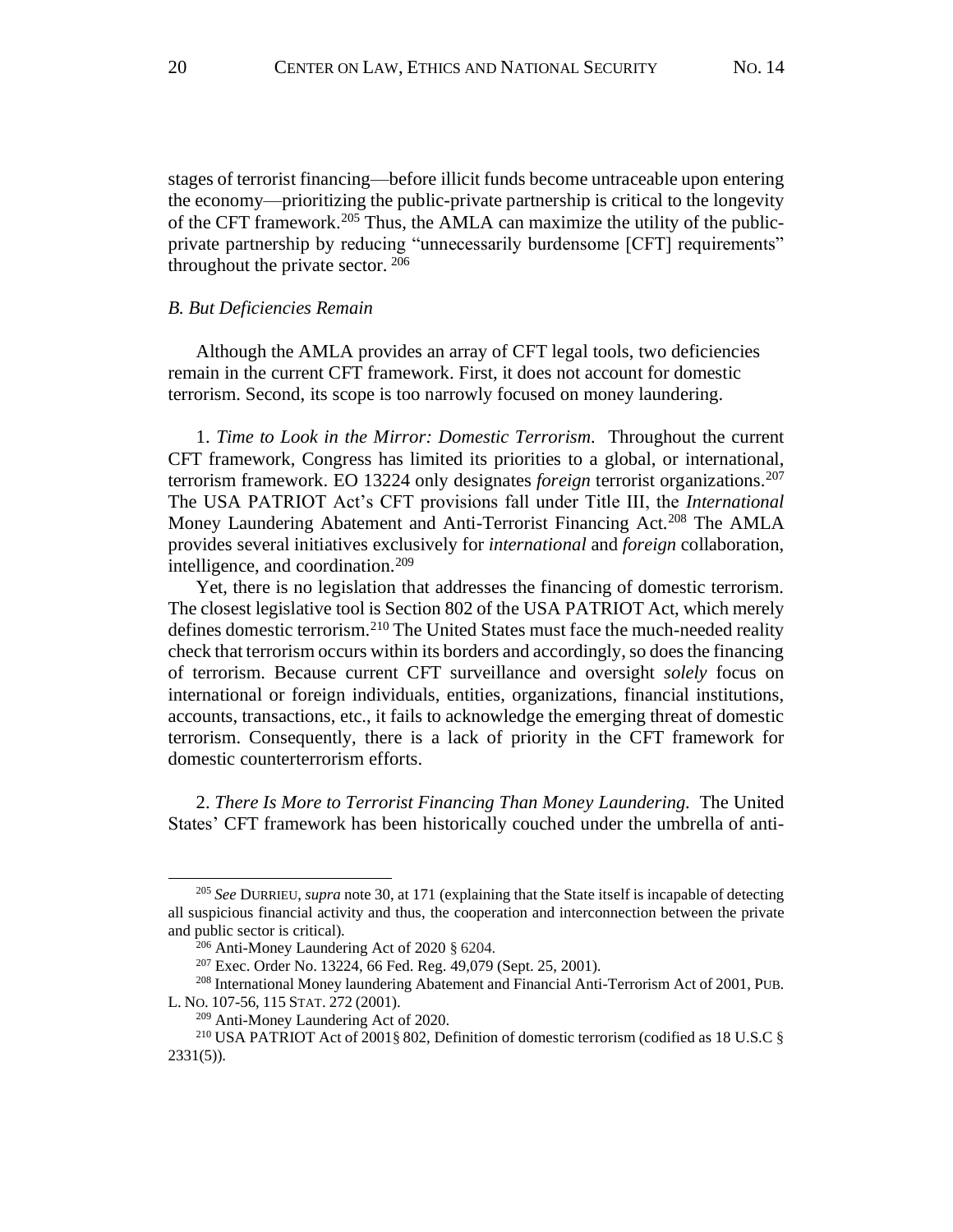money laundering (AML) laws.<sup>211</sup> This umbrella originates in the Bank Secrecy Act (BSA), which Congress enacted over fifty years ago with the purpose of assisting "U.S. government agencies in detecting and preventing money laundering."<sup>212</sup> In establishing and developing the CFT framework, Congress has relied on amending the BSA—as seen in the USA PATRIOT Act and AMLA.<sup>213</sup> But the BSA, and its AML framework––no matter how many times Congress amends it––is not equipped to address the advanced system of terrorist financing the United States faces today. Specifically, the AML framework is ill-equipped to address the sourcing and processing stages of terrorist financing. 214

First, because the AML framework is effective only *after* terrorist funds have entered the processing stage through formal financial institutions or transactions, it fails to address the initial sourcing stage of terrorist financing.<sup>215</sup> As a result, the AML's *reactive* surveillance may fail to recognize a threat before a terrorist organization gets to the final stage of using the funds, when funds are no longer traceable. <sup>216</sup> Thus, without a preemptive response to the sourcing stage of terrorist financing, a reactive AML-based approach may be too delayed in responding to CFT threats.

Second, money laundering is not the *only* form of processing terrorist funds. To circumvent financial surveillance, terrorist organizations have ditched regulated financial institutions for informal, unregulated financial systems to process their funds.<sup>217</sup> Because the AML framework relies on the formal financial system, the AML financial intelligence model<sup>218</sup> is inadequate to address terrorist financing that occurs outside the formal system's purview of surveillance.

Terrorist organizations are increasingly bypassing the formal system due to the rise of the cryptocurrency industry.<sup>219</sup> The cryptocurrency industry is a favorable form to process terrorist funds because of its anonymity, decentralization, lack of formal requirements, speedy processes, low international transaction fees,

<sup>211</sup> *See supra* Section II.

<sup>&</sup>lt;sup>212</sup> OFFICE OF THE COMPTROLLER OF THE CURRENCY, Bank Secrecy Act (BSA),

<https://www.occ.treas.gov/topics/supervision-and-examination/bsa/index-bsa.html>

<sup>213</sup> *See supra* Section II(A), (B).

<sup>214</sup> *See supra* Section I (outlining the three stages of terrorist financing as (1) sources, (2) processes, (3) uses).

<sup>215</sup> *See supra* Section II (describing the different surveillance/oversight methods of current AML law that take place after funds have entered the private, formal financial system).

<sup>216</sup> *See* DURRIEU, *supra* note 30, at 171 ("[w]hen the proceed of crime are totally converted, invested and/or consumed in the legal market, then, the opportunities of law enforcement authorities to detect the assets derived from crime are extremely difficult").

<sup>217</sup> *See* Schindler, *supra* note 29 (presenting the technological developments that terrorists learn to misuse).

<sup>218</sup> *See* TIMOTHY WITTIG, UNDERSTANDING TERRORIST FINANCE 83 (2011) (emphasizing the significance of financial intelligence and how it serves as a "footprint" to tracking down terrorists).

<sup>219</sup> *See* Schindler, *supra* note 29 (presenting the terrorist misuses of cryptocurrency).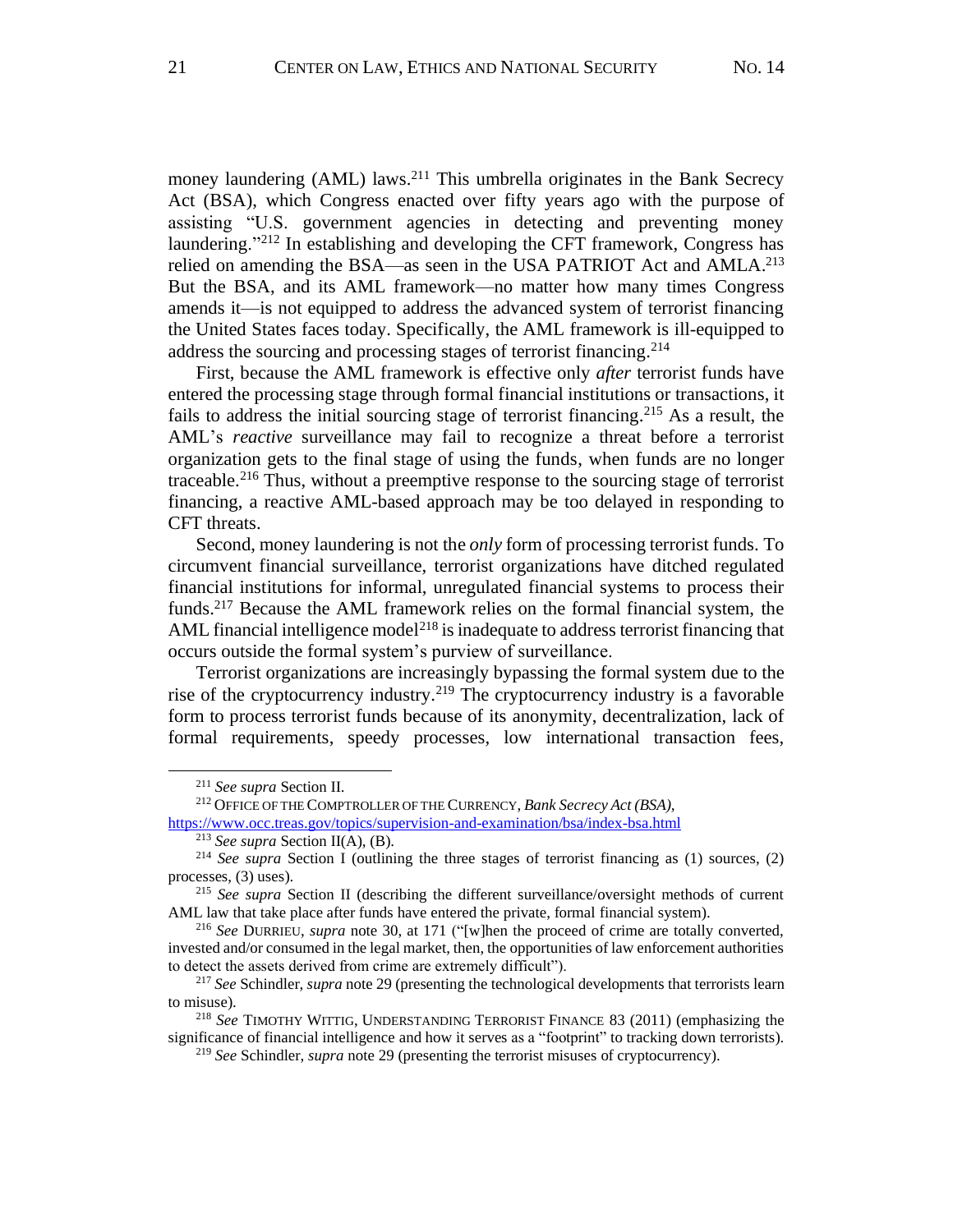irreversible payments, and mobile platform.<sup>220</sup> As cryptocurrencies grow to be a widely acceptable form of payment, $^{221}$  it is estimated that terrorist organizations will increasingly rely on cryptocurrency as a processing system.<sup>222</sup>

Although the AMLA codifies the first regulatory response to cryptocurrency, placing cryptocurrency (and other virtual currencies) under the same BSA and AML regulations as formal financial institutions and transactions is an impractical solution. The AMLA's cryptocurrency provisions apply to cryptocurrency businesses, transactions, and exchanges that enter the *formal* financial system through banks and money service businesses;<sup>223</sup>but the entire objective of cryptocurrency use is to bypass the formal financial system! <sup>224</sup> Thus, applying the AML framework to a financial form of exchange that was specifically created to avoid the AML framework is a regulatory response with a foreseeable dead end.

Cryptocurrency––as an exchange, transaction, value, currency, informal system, etc.––is substantially different from the institutions and transactions that comply with the formal financial system's requirements. Labeling cryptocurrency as another "financial institution" completely ignores all the elements that make cryptocurrency a threat; namely, its informality, anonymity, and…………………...

decentralization.<sup>225</sup> Subjecting cryptocurrency to the traditional AML framework seems ideal on its face, but it is impractical in substance.

#### IV. ESTABLISHING A LARGER LEGAL LENS

To address the remaining deficiencies in the post-AMLA CFT framework, the United States should redirect its efforts from amending existing laws towards establishing a larger legal lens––focused on the *entire* scope of CFT. To establish this larger lens, Congress should create legislation specifically tailored to the

<sup>220</sup> Nathan Reiff, *What Are the Advantages of Paying with Bitcoin?*, INVESTOPEDIA (Aug. 02, 2021),

<https://www.investopedia.com/ask/answers/100314/what-are-advantages-paying-bitcoin.asp>

<sup>221</sup> David Walsh, *Paying with Bitcoin: These are the major companies that accept crypto as payment*, EURONEWS (April 4, 2021), [https://www.euronews.com/next/2021/12/04/paying-with](https://www.euronews.com/next/2021/12/04/paying-with-cryptocurrencies-these-are-the-major-companies-that-accept-cryptos-as-payment)[cryptocurrencies-these-are-the-major-companies-that-accept-cryptos-as-payment.](https://www.euronews.com/next/2021/12/04/paying-with-cryptocurrencies-these-are-the-major-companies-that-accept-cryptos-as-payment)

<sup>222</sup> *See* SCHWARZ, *supra* note 46.

<sup>223</sup> *See* Anti-Money Laundering Act of 2020 § 6102(d) (amending the Bank Secrecy Act of 1970, 31 U.S.C. §§ 5312(a)(1), 5312(a)(2)(J), 5312(a)(2)(R) Definitions and application to include "value that substitutes for currency or funds").

<sup>&</sup>lt;sup>224</sup> See Jake Frankenfield, *Cryptocurrency*, INVESTOPEDIA (Oct. 30, 2021),

[https://www.investopedia.com/terms/c/cryptocurrency.asp.](https://www.investopedia.com/terms/c/cryptocurrency.asp) *See* Mike Chu, *What is the Point of Cryptocurrency?*, DATAOVERHAULERS (2021), [https://dataoverhaulers.com/purpose-point-of](https://dataoverhaulers.com/purpose-point-of-cryptocurrency/#:~:text=The%20main%20point%20of%20cryptocurrency,or%20more%20real%2Dworld%20problems)[cryptocurrency/#:~:text=The%20main%20point%20of%20cryptocurrency,or%20more%20real%2](https://dataoverhaulers.com/purpose-point-of-cryptocurrency/#:~:text=The%20main%20point%20of%20cryptocurrency,or%20more%20real%2Dworld%20problems) [Dworld%20problems.](https://dataoverhaulers.com/purpose-point-of-cryptocurrency/#:~:text=The%20main%20point%20of%20cryptocurrency,or%20more%20real%2Dworld%20problems)

<sup>225</sup> *See supra* text accompanying notes 41–47.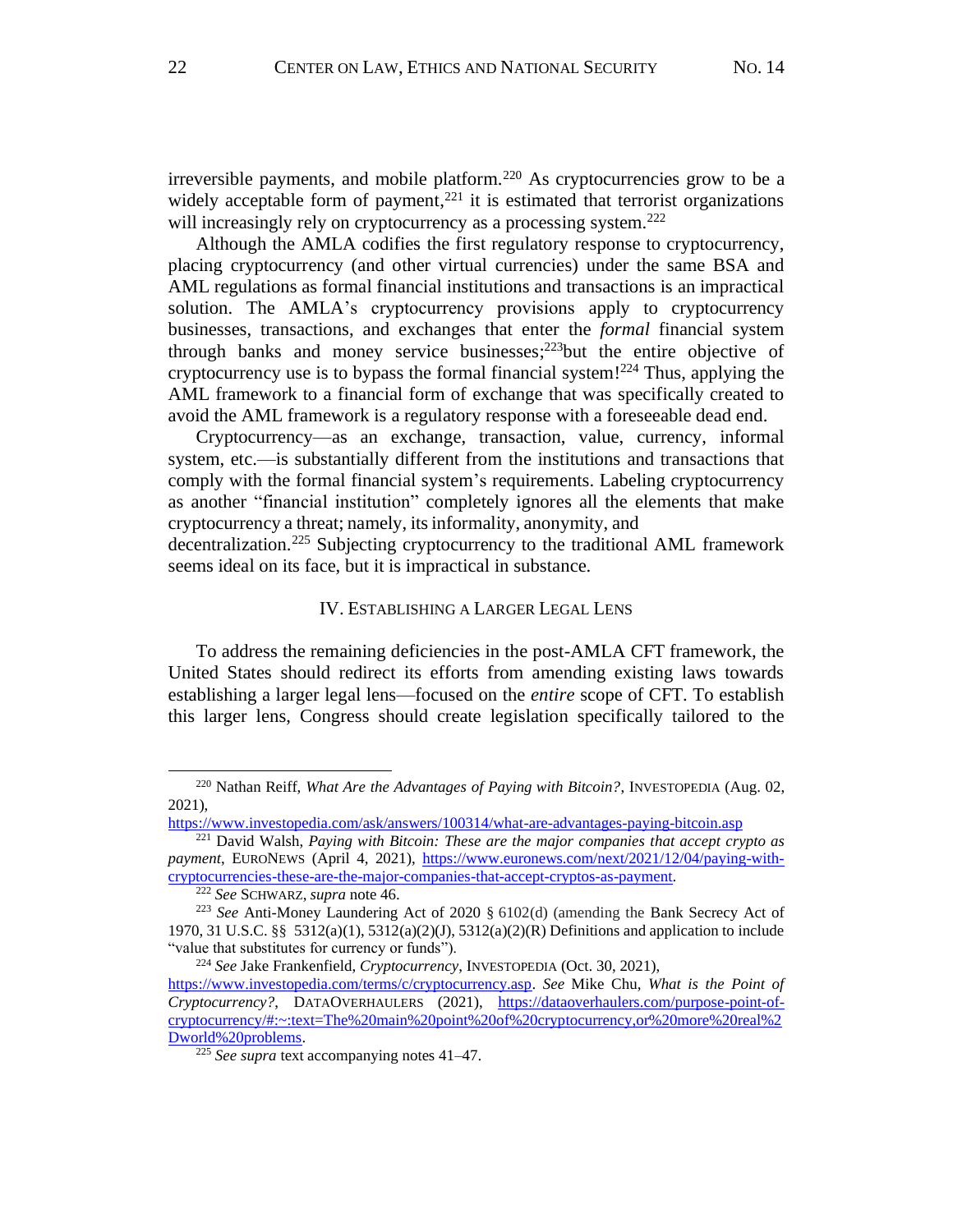purpose of CFT. This lens should prioritize two reforms, a global approach and a framework that expands beyond AML.

#### *A. A Global Approach: International and Domestic*

As explained in Section III, AML and CFT laws focus on the financing of *international* terrorism with no mention of domestic terrorism (DT). <sup>226</sup> Through a larger legal lens focused on a CFT framework, the United States should prioritize a global ––international *and* domestic––approach.

The United States should include DT in this global approach by extending all current and future AML and CFT laws to the domestic context––for the *sole*  purpose of countering DT financing. The goal is to utilize CFT's preemptive measures––financial intelligence, surveillance, and oversight––to counter DT. For example, financial institutions should be required to submit suspicious activity reports and disclose consumer reports related to domestic terrorism, rather than only for international terrorism.<sup>227</sup>

Unlike international terrorism, DT has not been criminalized. Further, there are no *legally* designated domestic terrorist organizations (DTO), and there is no prohibition against providing material support to DTOs. Due to the lack of DT law, this global approach should be cautiously limited to operating under the 18 U.S.C. § 2331(5) domestic terrorism definition.<sup>228</sup> Purposefully, this is to initiate domestic counterterrorism efforts without triggering concerns regarding First Amendment or Due Process rights, which have been obstacles in addressing DT.<sup>229</sup>

<sup>226</sup> *See supra* text accompanying notes 206–208.

<sup>227</sup> *See* 31 U.S.C. §§ 5311–5332 (Subchapter II–Records and Reports on Monetary Instruments Transactions).

<sup>&</sup>lt;sup>228</sup> 18 U.S.C. § 2331(5) ("(5) the term "domestic terrorism" means activities that—(A) involve acts dangerous to human life that are a violation of the criminal laws of the United States or of any State; (B)appear to be intended—(i) to intimidate or coerce a civilian population; (ii) to influence the policy of a government by intimidation or coercion; or

<sup>(</sup>iii) to affect the conduct of a government by mass destruction, assassination, or kidnapping; and (C) occur primarily within the territorial jurisdiction of the United States…").

<sup>229</sup> *See* Bryan Michael Jenkins, *Five Reasons to Be Wary of a New Domestic Terrorism Law*, RAND CORPORATION (Feb. 24, 2021) [https://www.rand.org/blog/2021/02/five-reasons-to-be](https://www.rand.org/blog/2021/02/five-reasons-to-be-wary-of-a-new-domestic-terrorism.html)[wary-of-a-new-domestic-terrorism.html](https://www.rand.org/blog/2021/02/five-reasons-to-be-wary-of-a-new-domestic-terrorism.html) (presenting the constitutional, political, and criminal concerns in creating a domestic terrorism law). *See* Charlie Dunlap & Shane Stansbury, *Guest Post: Shane Stansbury on "Domestic Terrorism: It's Time for a Meaningful Debate,* LAWFIRE (March 18, 2019), [https://sites.duke.edu/lawfire/2019/03/18/guest-post-shane-stansbury-on-domestic](https://sites.duke.edu/lawfire/2019/03/18/guest-post-shane-stansbury-on-domestic-terrorism-its-time-for-a-meaningful-debate/)[terrorism-its-time-for-a-meaningful-debate/](https://sites.duke.edu/lawfire/2019/03/18/guest-post-shane-stansbury-on-domestic-terrorism-its-time-for-a-meaningful-debate/) (explaining the potential First Amendment challenges that would arise from designating domestic terrorist organizations; "…distinguishing between groups that incite or commit violence from those that engage in hateful but protected speech is not always clear, and it is the rare extremist organization that will not engage in *some* speech that is not protected.").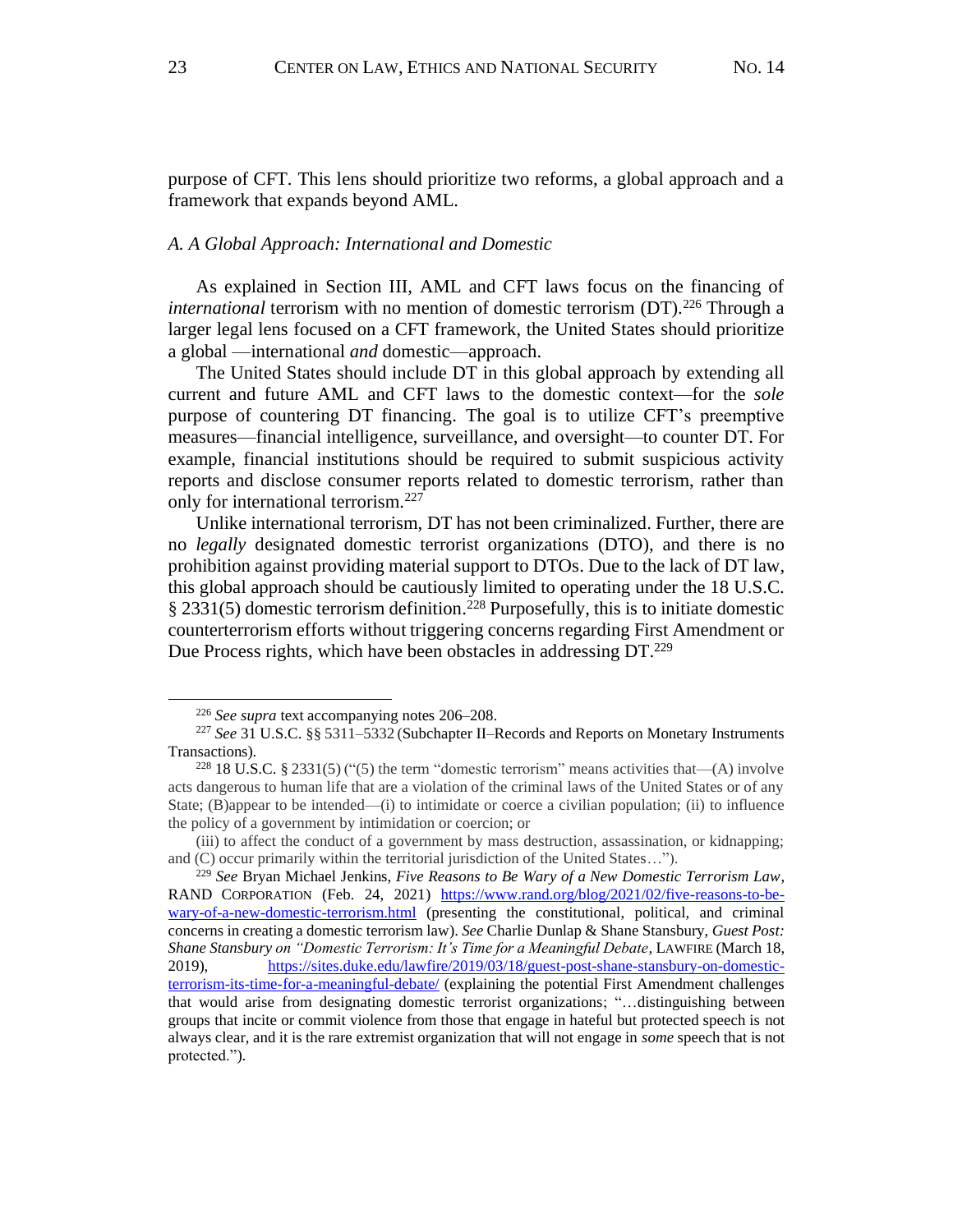Further, CFT surveillance and oversight for the financing of DT would require additional vetting and screening processes to adequately assess whether the financing at issue is related to DT. To assist with these processes, the CFT law should include provisions for inter-agency collaboration between the Department of Justice, the Federal Bureau of Investigation, and other law enforcement agencies responsible for addressing DT threats. Although, under this proposed framework, the DT financing would be subject to the same surveillance and oversight as the financing of international terrorism, DT financing should receive an extra layer of surveillance assessments in the financial system. With this precaution, the financial intelligence model<sup>230</sup> can perform its risk-prevention role without entering the sensitive and political realm of defining, designating, and criminalizing DT.<sup>231</sup>

Although not an ultimate solution, including DT in the CFT framework is one step in the right direction to responding to the unaddressed threat of DT. Through the CFT financial intelligence model, this framework could identify and assess DT threats, exposing the scope of the DT threat in the United States; as a result, this could prompt the much-needed debate to stabilize domestic terrorism law.<sup>232</sup> Moreover, it can improve counterterrorism and deterrence efforts by placing individuals and organizations involved in DT on notice that the United States is taking CFT action to assess, and eventually respond to, DT.

#### *B. Expanding Beyond the Anti-Money Laundering Framework*

As outlined in Section II, CFT legal efforts have been confined to the narrow lens of an anti-money laundering framework. Although money laundering is a prominent aspect of terrorist financing, the AML framework is not a comprehensive response to the broad and unique scope of CFT threats. First, an AML lens does not address the initial stage of sourcing in terrorist financing. Second, an AML lens overemphasizes money laundering as a process, which deemphasizes other processes that take place through informal systems, such as cryptocurrencies.

1. *Targeting the Sources of Terrorist Financing.* Because an AML framework takes effect only *after* terrorist funds have entered the formal financial system through financial institutions, transactions, or markets under the AML regulatory radar, it fails to counter terrorist financing before the processing stage. Accordingly, the AML framework is inadequate to combat the sources of terrorist financing, specifically, illegal activity sources.<sup>233</sup>

<sup>230</sup> *See* TIMOTHY WITTIG, UNDERSTANDING TERRORIST FINANCE 83 (2011) (emphasizing the significance of financial intelligence and how it serves as a "footprint" to tracking down terrorists).

<sup>231</sup> *See supra* text accompanying note 229.

<sup>232</sup> *See* Dunlap & Stansbury, *supra* note 229.

<sup>233</sup> *See supra* Section(I)(A).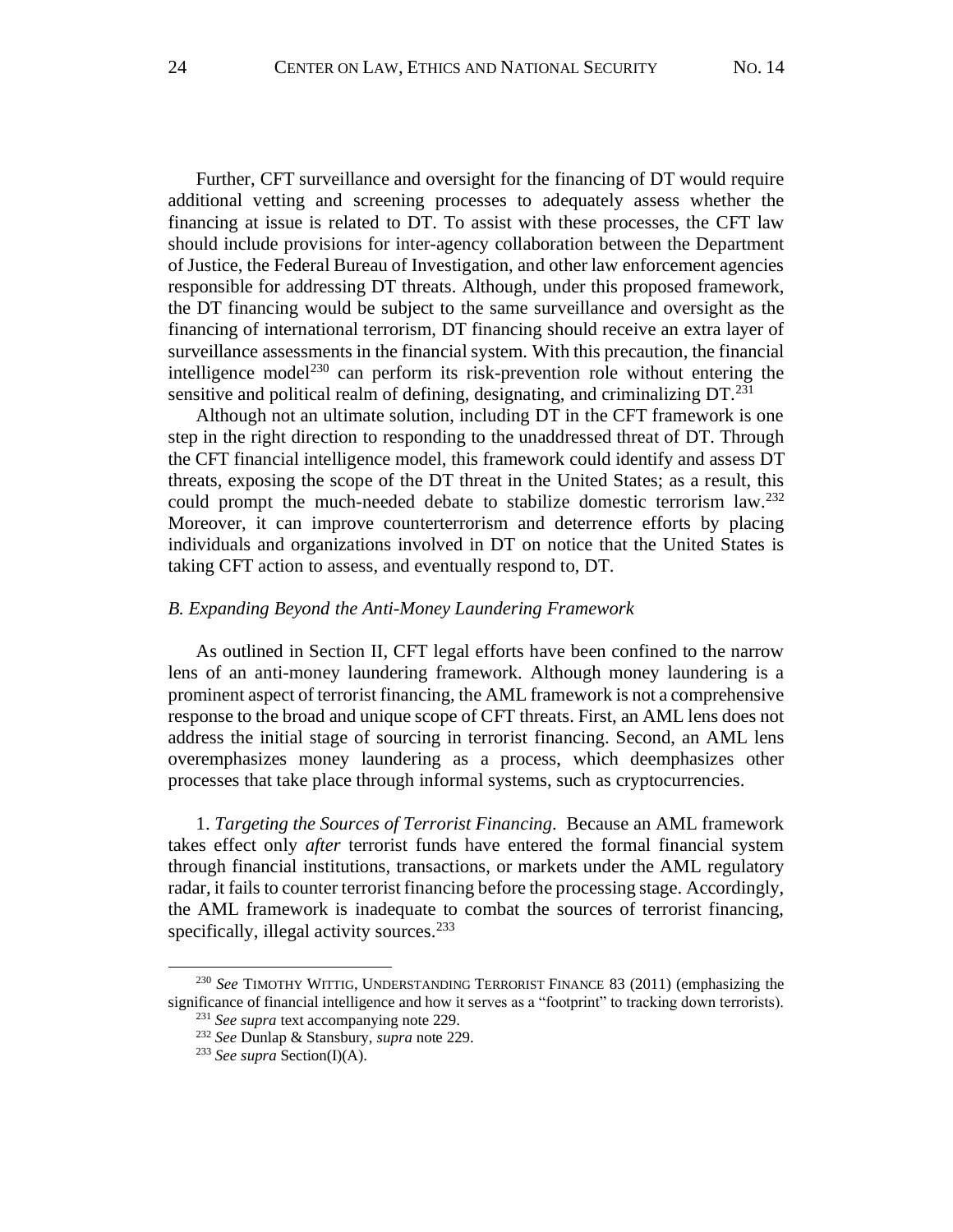To target the sources of terrorist financing, the CFT framework should focus on utilizing criminal statutes that target the sources––specifically, the illegal activities––that fund terrorist organizations.<sup>234</sup> A potential approach is to mandate a sentencing enhancement for any crimes affiliated with the financing of terrorism, similar to the U.S. Sentencing Commission's *advisory* terrorism enhancement, which imposes a twelve-level sentence enhancement for any felony that involved, or was intended to promote, a federal crime of terrorism. <sup>235</sup> This CFT enhancement should apply to any crimes related––directly or indirectly––to the financial support of a "federal crime of terrorism." 236

To account for potential Constitutional concerns regarding the DT law's instability, <sup>237</sup> an additional intent requirement should be met to apply the enhancement in a DT context. Intent requirements should be as defined in 18 U.S.C  $$2331(5)(B).^{238}$ 

In sum, a sentencing enhancement for illegal activities, which provide terrorist organizations a source of funds, can deter these activities, depriving terrorist organizations of a main source of funds. This preemptive approach targets terrorist financing at its earliest stage of sourcing, before funds become untraceable in the process and use stages. <sup>239</sup> However, there may be evidentiary challenges in connecting illegal activities to terrorist financing this early in the financing timeline. But it is "far better to stop suspect individuals based on their documented criminal activity, rather than wait[ing] until they have committed a terrorist act."<sup>240</sup>

2. *Responding to Additional Processes of Terrorist Financing*. Because the AML framework can only address terrorist financing that occurs within its

<sup>237</sup> *See supra* text accompanying note 228. *See also* Greg Myre, *An Old Debate Renewed: Does The U.S. Now Need A Domestic Terrorism Law?*, NPR (Mar. 16, 2021),

[https://www.npr.org/2021/03/16/976430540/an-old-debate-renewed-does-the-u-s-now-need-a](https://www.npr.org/2021/03/16/976430540/an-old-debate-renewed-does-the-u-s-now-need-a-domestic-terrorism-law)[domestic-terrorism-law](https://www.npr.org/2021/03/16/976430540/an-old-debate-renewed-does-the-u-s-now-need-a-domestic-terrorism-law) (discussing the constitutional costs that would outweigh the benefits of a DT law).

<sup>&</sup>lt;sup>234</sup> THACHUK & LAL, TERRORIST CRIMINAL ENTERPRISES: FINANCING TERRORISM THROUGH ORGANIZED CRIME (2018) (proposing that counterterrorism law should emphasize the nexus between terrorism and criminal activity).

<sup>235</sup> *See* U.S.SENT'G COMM'N, U.S. Sentencing Guidelines Manual § 3A1.4 (2021).

 $236$  18 U.S.C. § 2332b(g)(5), "Federal crime of terrorism." Note that because domestic terrorism has yet to be criminalized, this sentencing enhancement could only apply to the financing of international terrorism.

 $238$  18 U.S.C. § 2331(5)(B), (domestic terrorism activities that "(B) appear to be intended (i) to intimidate or coerce a civilian population; (ii) to influence the policy of a government by intimidation or coercion; or (iii) to affect the conduct of a government by mass destruction, assassination, or kidnapping").

<sup>239</sup> *See* DURRIEU, *supra* note 30. *See also supra* Section I(B) (explaining how once terrorist funds enter the processing stage to be laundered or concealed, it is difficult to trace the flow of funds thereafter).

<sup>240</sup> *See* THACHUK & LAL, *supra* note 234.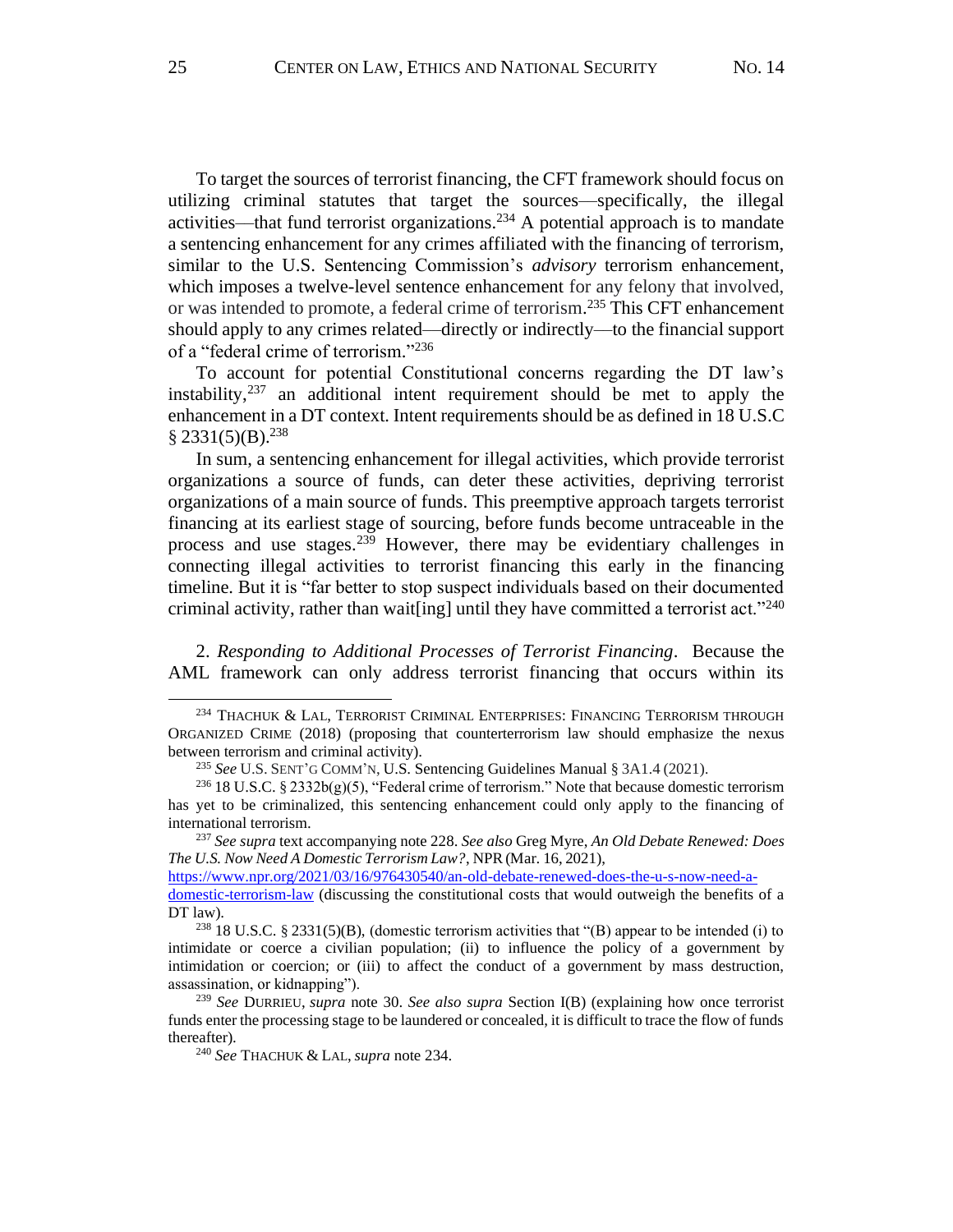regulatory radar over the formal financial system, it lacks a response to funds that never enter this radar. Accordingly, terrorists—as the "opportunists"<sup>241</sup> they are have mastered the unregulated, informal loopholes to bypass the AML radar.<sup>242</sup> These loopholes, Informal Value Transfer Systems (IVTS)––such as the *hawala* market, black market, internet transfers, virtual currencies, etc.––provide the benefits of anonymity and decentralization. 243

In response, the United States should remove the CFT framework from under the AML umbrella and create a CFT framework solely for the purposes of CFT that prioritizes the intricacies of these informal loopholes. To do so, this CFT framework should encompass the financial intelligence approach,<sup>244</sup> focused on surveillance and oversight, to target informal value transfer systems. Specifically, the CFT framework should focus on the emerging threat of cryptocurrencies as an IVTS.

Because regulatory efforts have yet to fully assess and understand the complexities to the anonymity, decentralization, and engineering behind cryptocurrencies, this CFT cryptocurrency response should be multi-faceted and adaptable to new assessments.

First, a new CFT framework should establish a cryptocurrency task force to oversee and assess the evolving threat of cryptocurrency in the terrorist financing context. Although government agencies have previously attempted cryptocurrency task forces, they address cryptocurrency in its entirety and thus, are too broad in scope for CFT purposes.<sup>245</sup> Whereas here, the proposed task force should have a *sole* focus on terrorist financing in cryptocurrency. Moreover, a differentiating aspect of this CFT task force would be the involvement of private sector consultants and experts. Although the AMLA imposes cryptocurrency training and educational

<https://www.rand.org/blog/2021/02/five-reasons-to-be-wary-of-a-new-domestic-terrorism.html>

<sup>241</sup> ZARATE, *supra* note 6, at 22, ("Terrorist groups are opportunists and do not shy away from the use of classic criminal activity to raise funds for their criminal goals.").

<sup>242</sup> *See* Schindler, *supra* note 29. *See* Bryan Michael Jenkins, *Five Reasons to Be Wary of a New Domestic Terrorism Law*, RAND CORPORATION (Feb. 24, 2021)

<sup>(</sup>presenting the constitutional concerns in reaction to legislative efforts regarding domestic terrorism).

<sup>243</sup> *See supra* text accompanying notes 41–46.

<sup>244</sup> *See* WITTIG,*supra* note 218 (emphasizing the significance of financial intelligence and how it serves as a "footprint" to tracking down terrorists).

<sup>245</sup> *See* U.S. DEP'T OF JUST., *Deputy Attorney General Lisa O. Monaco Announces National Cryptocurrency Enforcement* Team (Oct. 6, 2021)[, https://www.justice.gov/opa/pr/deputy-attorney](https://www.justice.gov/opa/pr/deputy-attorney-general-lisa-o-monaco-announces-national-cryptocurrency-enforcement-team)[general-lisa-o-monaco-announces-national-cryptocurrency-enforcement-team](https://www.justice.gov/opa/pr/deputy-attorney-general-lisa-o-monaco-announces-national-cryptocurrency-enforcement-team) (creating an interagency taskforce to assist in tracing and recovering assets lost to fraud, extortion, ransom via cryptocurrency); *See* U.S. DEP'T OF JUST., REPORT OF THE ATTORNEY GENERAL'S CYBER DIGITAL TASK FORCE: CRYPTOCURRENCY ENFORCEMENT FRAMEWORK (Oct. 2020), (producing findings from the DOJ Cyber-Digital Task Force that analyzes cryptocurrency as an industry).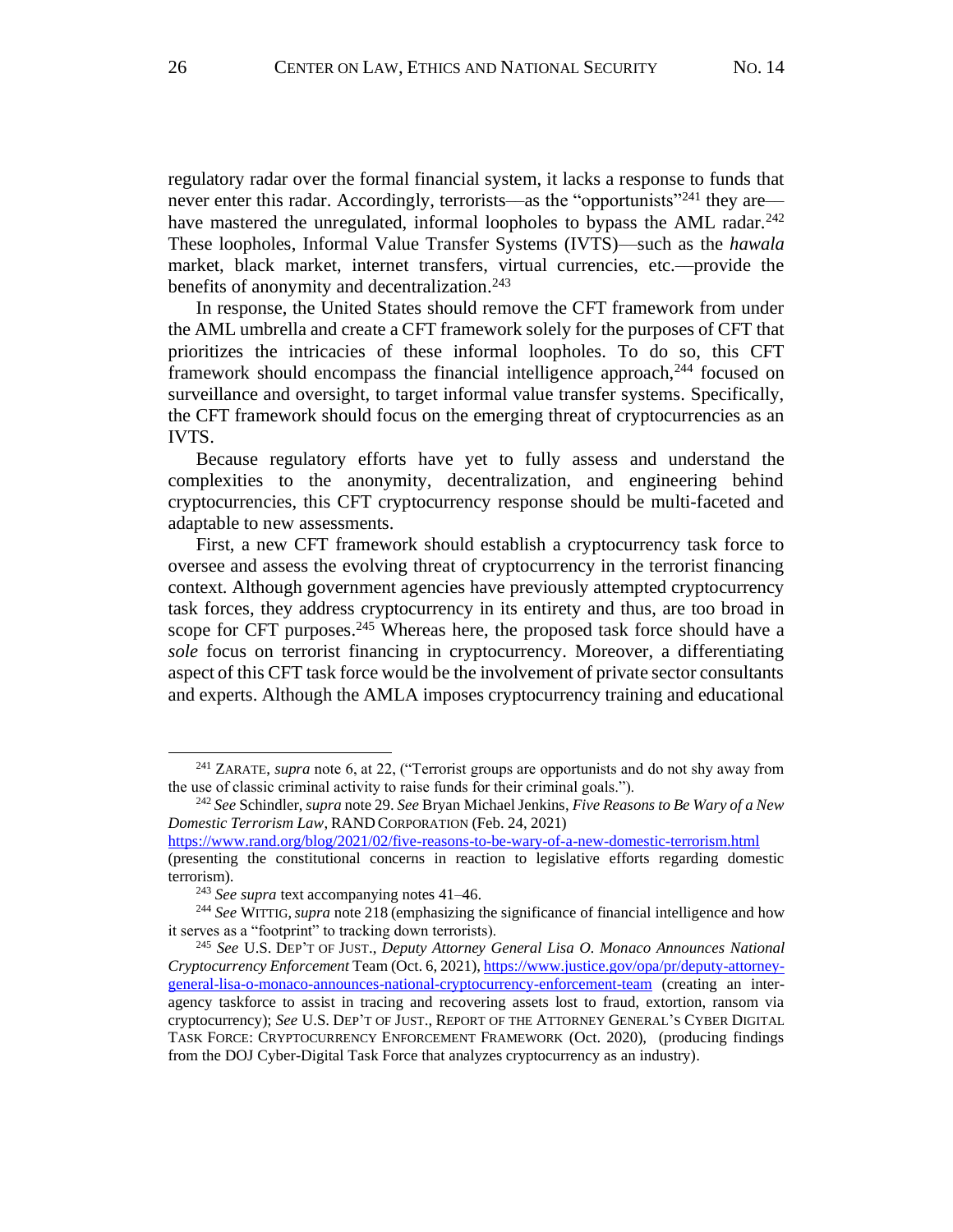requirements on regulators, <sup>246</sup> government resources would be better spent on outsourcing experts and leaders in the cryptocurrency industry, who have already grasped a comprehensive understanding of the system.<sup>247</sup>

Second, this CFT framework should implement an anonymous reporting system online, through FinCEN or another government agency, for individuals to report cryptocurrency accounts or addresses involved in illegal activity. An anonymous reporting system could enable victims of illegal activities, such as ransomware attacks, to report their attackers without fear of receiving OFAC sanctions if they succumbed to the attack and provided payment.<sup>248</sup> Third-party reporting websites, such as "Bitcoinabuse.com,"<sup>249</sup> like this already exist, but a government-sponsored reporting system would streamline law enforcement's access and response to the reports. Additionally, a reporting system could have a deterrent effect on crypto criminals, as their activity be under the government's radar. Moreover, the task force experts can compile these reports, make connections in accounts and addresses, $250$  and the government can publish these crypto accounts and addresses as "designated" crypto threats.

Third, this CFT framework should pursue a long-term response in the form of compromise with the cryptocurrency industry, specifically with cryptocurrency exchange platforms.<sup>251</sup> Instead of waiting for the unrealistic expectation that

<sup>248</sup> *See* U.S. DEP'T OF TREAS., UPDATED ADVISORY ON POTENTIAL SANCTIONS RISKS FOR FACILITATING RANSOMWARE PAYMENTS (outlining the OFAC sanctions that apply, under material support statutes, 18 U.S.C. §§ 2339A, 2339B, when providing payment to terrorist organizations).

<sup>249</sup> Kevin Helms, *Here's How to Check If a Bitcoin Address Is a Scam*, BITCOIN.COM (July 22, 2020),<https://news.bitcoin.com/how-to-check-bitcoin-address-scam/>

<sup>250</sup> *See supra* text accompanying note 244.

<sup>246</sup> Anti-Money Laundering Act of 2020 § 6102. *See* Schindler*, supra* note 29, ("Regulatory gaps and lack of technical expertise within regulatory bodies pose challenges for controlling this risk.").

<sup>&</sup>lt;sup>247</sup> See Top Crypto Asset Compliance and Risk Management Startups, TRACXN (last updated Oct. 17, 2021), [https://tracxn.com/d/trending-themes/Startups-in-Crypto-Asset-Compliance-and-](https://tracxn.com/d/trending-themes/Startups-in-Crypto-Asset-Compliance-and-Risk-Management)[Risk-Management](https://tracxn.com/d/trending-themes/Startups-in-Crypto-Asset-Compliance-and-Risk-Management) (listing Crypto Asset Compliance and Risk Management firms that specialize in providing AML/CFT compliance services). Some of these firms already assist law enforcement and government agencies in tracking, compiling, and organizing blockchain assessments for criminal connections. *See* Ari Redbord, Head of Legal & Government Affairs, TRM Labs, Guest Speaker at Duke University School of Law: Cryptocurrency and National Security (Oct. 25, 2021) (outlining the services and assistance that TRM Labs, a Blockchain Intelligence firm, provides to law enforcement in cryptocurrency crimes).

<sup>&</sup>lt;sup>251</sup> Note that in the cryptocurrency industry, these platforms are referred to as "exchanges," or "platforms." Under the BSA's "financial institutions" definition, these exchanges would be considered as "transmitters." *See* Jake Frankenfield, *Cryptocurrency*, INVESTOPEDIA (Oct. 30, 2021),<https://www.investopedia.com/terms/c/cryptocurrency.asp> (outlining how cryptocurrency exchanges facilitate the buying, selling, transferring and storing of cryptocurrencies). *See also*Paula Likos & Coryanne Hicks, *The 5 Best Cryptocurrency Exchanges*, U.S. NEWS & WORLD REPORT (Dec. 15, 2021),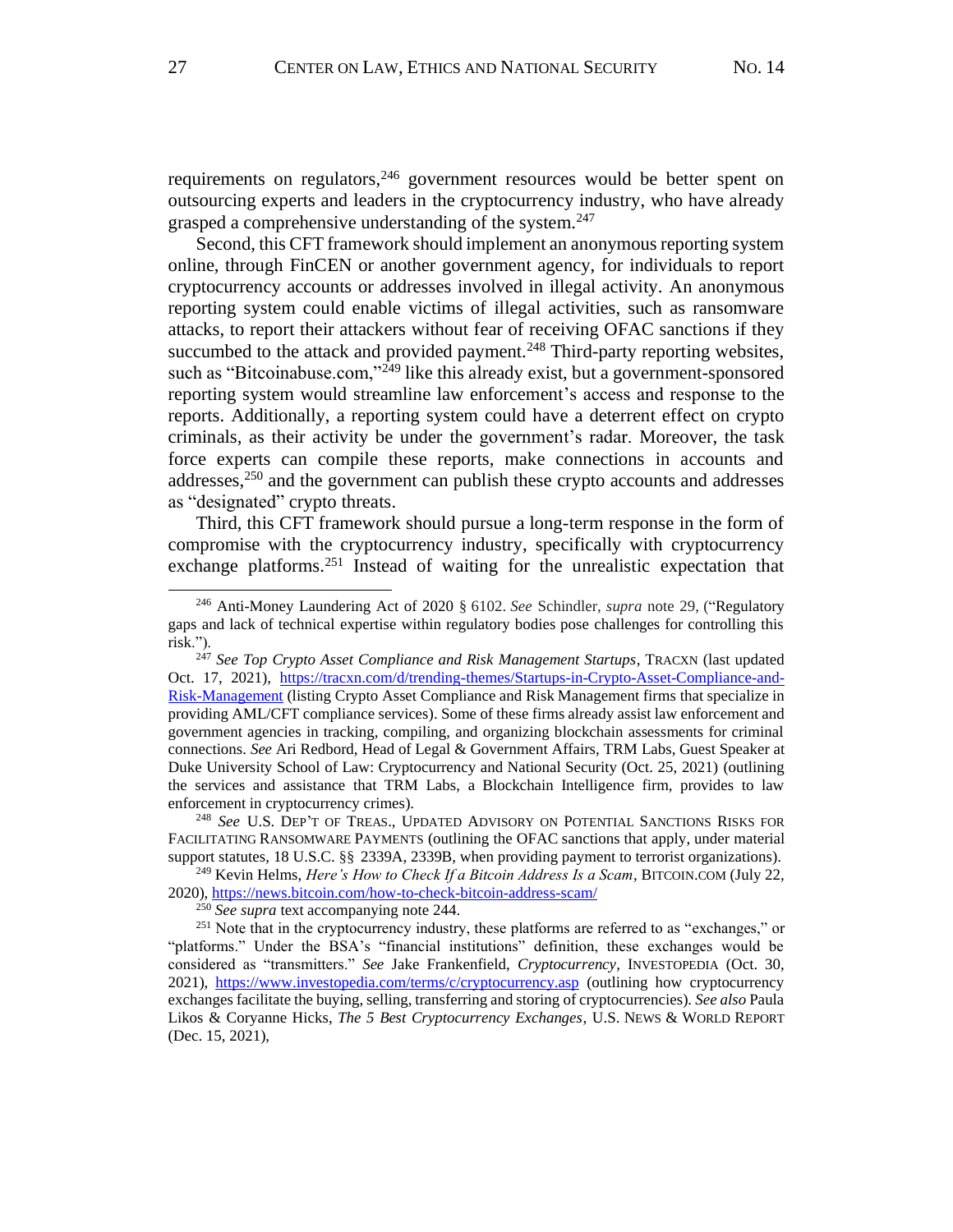cryptocurrency transactions––specifically those connected to terrorist financing–– will enter the AML radar via the formal financial system, the government should go directly to the source of these transactions; namely cryptocurrency exchanges. 252 Specifically, the government should form a liaison with these exchanges to apply CFT's financial intelligence approach to cryptocurrency exchanges, which would facilitate law enforcement surveillance over specific cryptocurrency accounts or addresses.<sup>253</sup> Rather than imposing the burdensome, and potentially ineffective,<sup>254</sup> BSA and AML requirements on these exchanges as "financial institutions," the government should collaborate with these exchanges to establish a compliance method that caters to the uniqueness of cryptocurrency.<sup>255</sup>

For example, rather than requiring a cryptocurrency exchange, like Coinbase,  $256$ to report every transaction over  $$10,000^{257}$ —which realistically would lead to a bureaucratic and ineffective investigation––the government should create a compliance process. Upon showing a threat of extreme danger––like terrorist financing––the government may surveil threatening accounts or addresses, and their currency purchasers, on these exchange platforms to collect financial intelligence. Through financial intelligence, law enforcement may track crypto users and currency transactions of concern.

In sum, applying the AML framework to the cryptocurrency industry will disincentivize terrorists from processing funds through cryptocurrencies, which will lead terrorists to find the next unregulated loophole to the financial system. Consequently, the government must realize the power of the public-private partnership––specifically, the cryptocurrency industry––for financial intelligence, especially when these informal transactions never enter the government's radar within the formal financial system. The threat of cryptocurrency is here to stay;<sup>258</sup>

[https://money.usnews.com/investing/cryptocurrency/articles/the-best-cryptocurrency-trading-](https://money.usnews.com/investing/cryptocurrency/articles/the-best-cryptocurrency-trading-sites) $\frac{\text{sites}}{\text{252}}$ 

<sup>252</sup> *See* Adam Hayes, *How to Buy Bitcoin*, INVESTOPEDIA (Dec. 3, 2021), <https://www.investopedia.com/articles/investing/082914/basics-buying-and-investing-bitcoin.asp> (explaining the process of initiating bitcoin transactions through bitcoin transmitters that serves as intermediaries to the blockchain system).

<sup>253</sup> *See* WITTIG,*supra* note 218 (emphasizing the significance of financial intelligence and how it serves as a "footprint" to tracking down terrorists).

<sup>254</sup> *See supra* text accompanying notes 199–203.

<sup>255</sup> *See supra* text accompanying notes 216–221.

<sup>&</sup>lt;sup>256</sup> Todd Haselton, *Here's What Coinbase Is and How to Use It to Buy and Sell* 

*Cryptocurrencies*, CNBC (Apr. 14, 2014), [https://www.cnbc.com/2021/04/14/what-is-coinbase](https://www.cnbc.com/2021/04/14/what-is-coinbase-how-to-use-it.html)[how-to-use-it.html](https://www.cnbc.com/2021/04/14/what-is-coinbase-how-to-use-it.html)

<sup>257</sup> *See* 31 U.S.C. §§ 5311–5332 (Subchapter II–Records and Reports on Monetary Instruments Transactions).

<sup>258</sup> *See* Lee Reiners, *Ban Cryptocurrency to Fight Ransomware*, WALL STREET JOURNAL, <https://www.wsj.com/articles/ban-cryptocurrency-to-fight-ransomware-11621962831> ("Banning anything runs counter to the American ethos.").